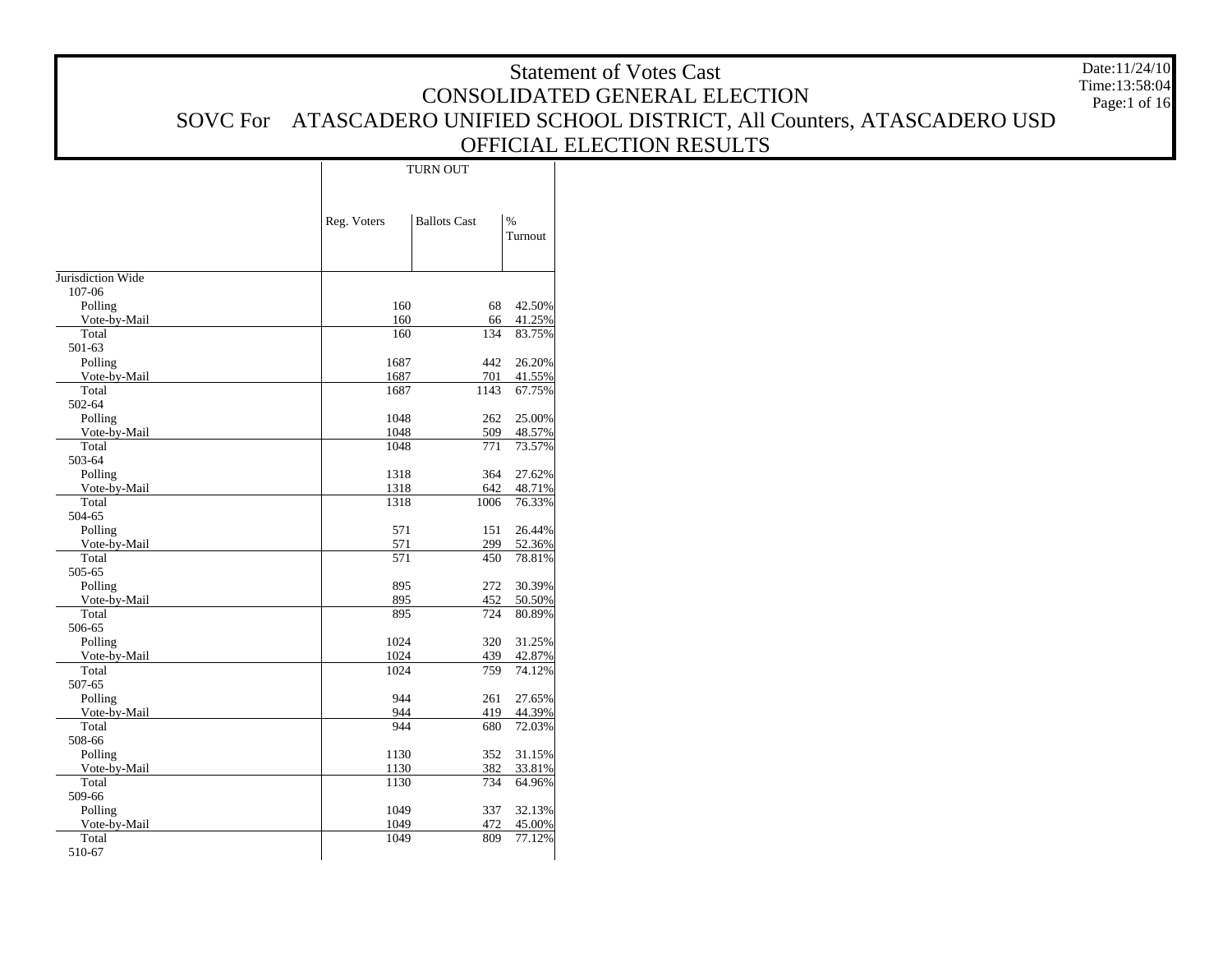|                       |              |                     |                  | <b>Statement of Votes Cast</b>                                            | Date:11/24/10 |
|-----------------------|--------------|---------------------|------------------|---------------------------------------------------------------------------|---------------|
|                       |              |                     |                  | CONSOLIDATED GENERAL ELECTION                                             | Time:13:58:04 |
|                       |              |                     |                  |                                                                           | Page:2 of 16  |
|                       |              |                     |                  | SOVC For ATASCADERO UNIFIED SCHOOL DISTRICT, All Counters, ATASCADERO USD |               |
|                       |              |                     |                  | OFFICIAL ELECTION RESULTS                                                 |               |
|                       |              | <b>TURN OUT</b>     |                  |                                                                           |               |
|                       |              |                     |                  |                                                                           |               |
|                       |              |                     |                  |                                                                           |               |
|                       | Reg. Voters  | <b>Ballots</b> Cast | $\%$             |                                                                           |               |
|                       |              |                     | Turnout          |                                                                           |               |
|                       |              |                     |                  |                                                                           |               |
| Polling               | 1012         |                     | $310 - 30.63\%$  |                                                                           |               |
| Vote-by-Mail          | 1012         | 427                 | 42.19%           |                                                                           |               |
| Total<br>511-67       | 1012         |                     | 737 72.83%       |                                                                           |               |
| Polling               | 1157         | 343                 | 29.65%           |                                                                           |               |
| Vote-by-Mail          | 1157         | 443                 | 38.29%           |                                                                           |               |
| Total                 | 1157         | 786                 | 67.93%           |                                                                           |               |
| 512-63                |              |                     |                  |                                                                           |               |
| Polling               | 1076         | 261                 | 24.26%           |                                                                           |               |
| Vote-by-Mail<br>Total | 1076<br>1076 | 365<br>626          | 33.92%<br>58.18% |                                                                           |               |
| 513-66                |              |                     |                  |                                                                           |               |
| Polling               | 1298         | 386                 | 29.74%           |                                                                           |               |
| Vote-by-Mail          | 1298         | 487                 | 37.52%           |                                                                           |               |
| Total                 | 1298         | 873                 | 67.26%           |                                                                           |               |
| 514-66<br>Polling     | 1098         | 259                 | 23.59%           |                                                                           |               |
| Vote-by-Mail          | 1098         | 456                 | 41.53%           |                                                                           |               |
| Total                 | 1098         | 715                 | 65.12%           |                                                                           |               |
| 515-68                |              |                     |                  |                                                                           |               |
| Polling               | 1146         |                     | 314 27.40%       |                                                                           |               |
| Vote-by-Mail          | 1146         |                     | 405 35.34%       |                                                                           |               |
| Total<br>516-69       | 1146         | 719                 | 62.74%           |                                                                           |               |
| Polling               | 1347         |                     | 435 32.29%       |                                                                           |               |
| Vote-by-Mail          | 1347         | 611                 | 45.36%           |                                                                           |               |
| Total                 | 1347         | 1046                | 77.65%           |                                                                           |               |
| 517-06                |              |                     |                  |                                                                           |               |
| Polling               | 915<br>915   | 299                 | 32.68%<br>38.69% |                                                                           |               |
| Vote-by-Mail<br>Total | 915          | 354<br>653          | 71.37%           |                                                                           |               |
| 518-70                |              |                     |                  |                                                                           |               |
| Polling               | 825          |                     | 325 39.39%       |                                                                           |               |
| Vote-by-Mail          | 825          | 243                 | 29.45%           |                                                                           |               |
| Total                 | 825          | 568                 | 68.85%           |                                                                           |               |
| 519-70<br>Polling     | 1013         | 319                 | 31.49%           |                                                                           |               |
| Vote-by-Mail          | 1013         | 404                 | 39.88%           |                                                                           |               |
| Total                 | 1013         | 723                 | 71.37%           |                                                                           |               |
| MB 13                 |              |                     |                  |                                                                           |               |
| Polling               | $\mathbf{0}$ | $\boldsymbol{0}$    |                  |                                                                           |               |
| Vote-by-Mail          | $\mathbf{0}$ | $\overline{0}$      |                  |                                                                           |               |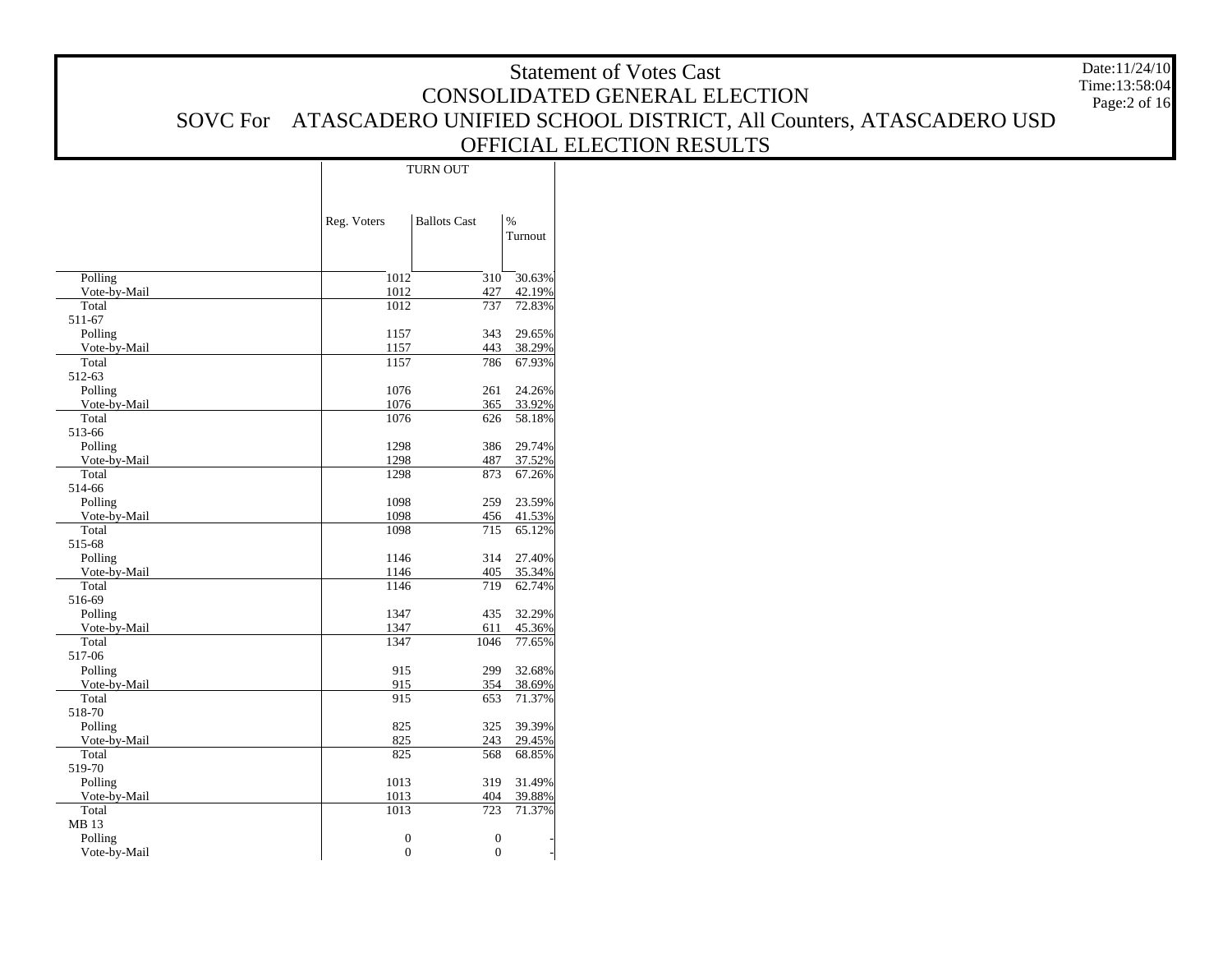| Date:11/24/10<br><b>Statement of Votes Cast</b>                    |                |                     |                  |                                                                           |                                |  |  |  |  |  |
|--------------------------------------------------------------------|----------------|---------------------|------------------|---------------------------------------------------------------------------|--------------------------------|--|--|--|--|--|
|                                                                    |                |                     |                  | CONSOLIDATED GENERAL ELECTION                                             | Time:13:58:04<br>Page: 3 of 16 |  |  |  |  |  |
|                                                                    |                |                     |                  | SOVC For ATASCADERO UNIFIED SCHOOL DISTRICT, All Counters, ATASCADERO USD |                                |  |  |  |  |  |
|                                                                    |                |                     |                  | OFFICIAL ELECTION RESULTS                                                 |                                |  |  |  |  |  |
|                                                                    |                | TURN OUT            |                  |                                                                           |                                |  |  |  |  |  |
|                                                                    |                |                     |                  |                                                                           |                                |  |  |  |  |  |
|                                                                    |                |                     |                  |                                                                           |                                |  |  |  |  |  |
|                                                                    | Reg. Voters    | <b>Ballots Cast</b> | $\%$<br>Turnout  |                                                                           |                                |  |  |  |  |  |
|                                                                    |                |                     |                  |                                                                           |                                |  |  |  |  |  |
| Total                                                              | $\mathbf{0}$   | $\mathbf{0}$        |                  |                                                                           |                                |  |  |  |  |  |
| MB 32<br>Polling                                                   | 719            | 527                 | 73.30%           |                                                                           |                                |  |  |  |  |  |
| Vote-by-Mail                                                       | 719            | $\mathbf{0}$        | 0.00%            |                                                                           |                                |  |  |  |  |  |
| Total<br>Total                                                     | 719            | 527                 | 73.30%           |                                                                           |                                |  |  |  |  |  |
| Polling                                                            | 21432          | 6607                | 30.83%           |                                                                           |                                |  |  |  |  |  |
| Vote-by-Mail<br>Total                                              | 21432<br>21432 | 8576<br>15183       | 40.01%<br>70.84% |                                                                           |                                |  |  |  |  |  |
|                                                                    |                |                     |                  |                                                                           |                                |  |  |  |  |  |
| CONGRESSIONAL<br>22ND CONGRESSIONAL DISTRICT                       |                |                     |                  |                                                                           |                                |  |  |  |  |  |
| Polling                                                            | 21432          | 6607                | 30.83%           |                                                                           |                                |  |  |  |  |  |
| Vote-by-Mail<br>Total                                              | 21432<br>21432 | 8576<br>15183       | 40.01%<br>70.84% |                                                                           |                                |  |  |  |  |  |
| Total                                                              |                |                     |                  |                                                                           |                                |  |  |  |  |  |
| Polling<br>Vote-by-Mail                                            | 21432<br>21432 | 6607<br>8576        | 30.83%<br>40.01% |                                                                           |                                |  |  |  |  |  |
| Total                                                              | 21432          | 15183               | 70.84%           |                                                                           |                                |  |  |  |  |  |
| <b>SENATE</b>                                                      |                |                     |                  |                                                                           |                                |  |  |  |  |  |
| 15TH SENATORIAL DISTRICT                                           |                |                     |                  |                                                                           |                                |  |  |  |  |  |
| Polling<br>Vote-by-Mail                                            | 21432<br>21432 | 6607<br>8576        | 30.83%<br>40.01% |                                                                           |                                |  |  |  |  |  |
| Total                                                              | 21432          | 15183               | 70.84%           |                                                                           |                                |  |  |  |  |  |
| Total<br>Polling                                                   | 21432          | 6607                | 30.83%           |                                                                           |                                |  |  |  |  |  |
| Vote-by-Mail                                                       | 21432          | 8576                | 40.01%           |                                                                           |                                |  |  |  |  |  |
| Total                                                              | 21432          | 15183               | 70.84%           |                                                                           |                                |  |  |  |  |  |
| <b>ASSEMBLY</b>                                                    |                |                     |                  |                                                                           |                                |  |  |  |  |  |
| 33RD ASSEMBLY DISTRICT<br>Polling                                  | 21432          | 6607                | 30.83%           |                                                                           |                                |  |  |  |  |  |
| Vote-by-Mail                                                       | 21432          | 8576                | 40.01%           |                                                                           |                                |  |  |  |  |  |
| Total<br>Total                                                     | 21432          | 15183               | 70.84%           |                                                                           |                                |  |  |  |  |  |
| Polling                                                            | 21432          | 6607                | 30.83%           |                                                                           |                                |  |  |  |  |  |
| Vote-by-Mail<br>Total                                              | 21432<br>21432 | 8576<br>15183       | 40.01%<br>70.84% |                                                                           |                                |  |  |  |  |  |
|                                                                    |                |                     |                  |                                                                           |                                |  |  |  |  |  |
| <b>BOARD OF EQUALIZATION</b><br>STATE BOARD OF EQUALIZATION DIST 1 |                |                     |                  |                                                                           |                                |  |  |  |  |  |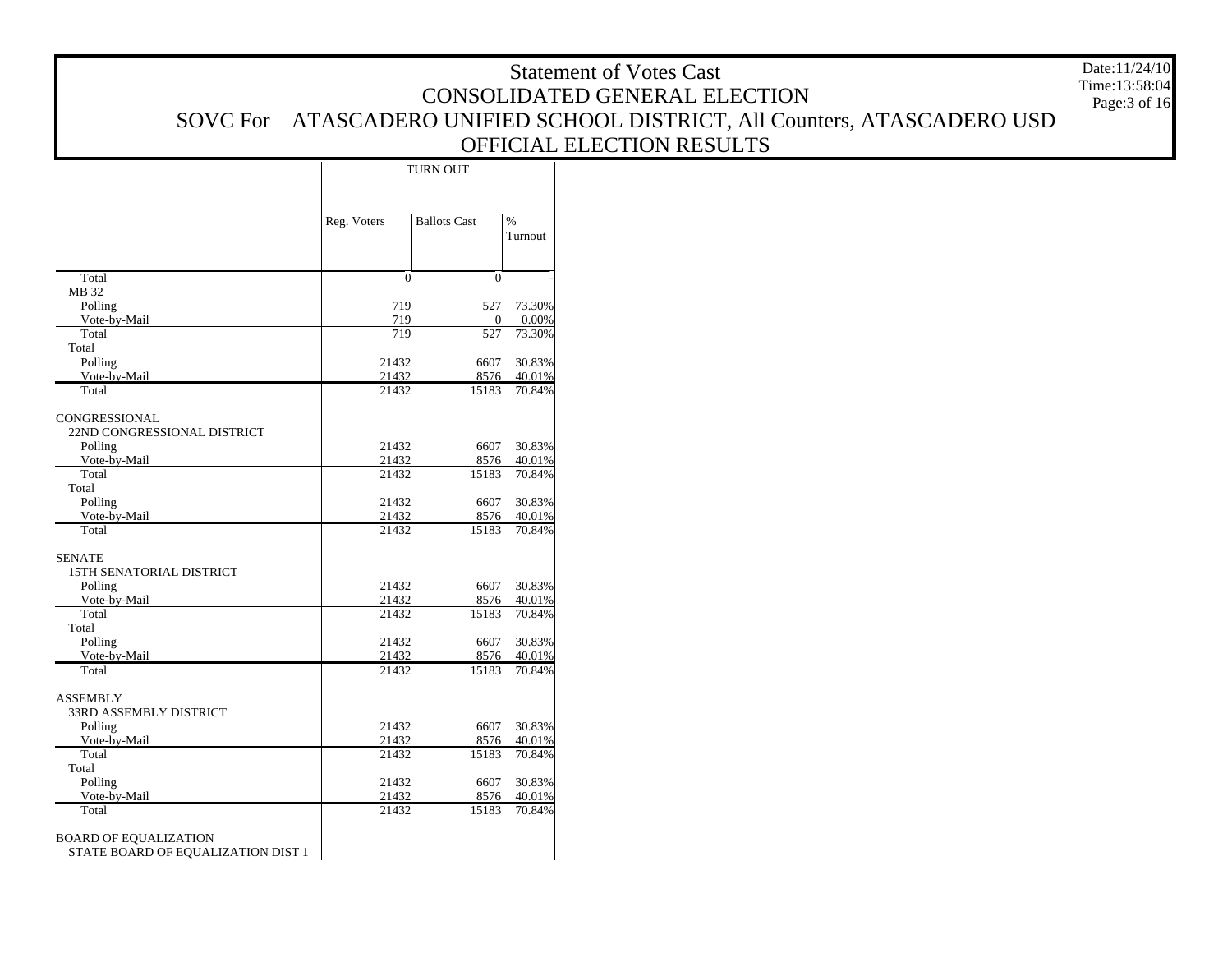|                            |                                  |                                  |                  | <b>Statement of Votes Cast</b>                                            | Date:11/24/10 |
|----------------------------|----------------------------------|----------------------------------|------------------|---------------------------------------------------------------------------|---------------|
|                            |                                  |                                  |                  | CONSOLIDATED GENERAL ELECTION                                             | Time:13:58:04 |
|                            |                                  |                                  |                  |                                                                           | Page:4 of 16  |
|                            |                                  |                                  |                  | SOVC For ATASCADERO UNIFIED SCHOOL DISTRICT, All Counters, ATASCADERO USD |               |
|                            |                                  |                                  |                  | OFFICIAL ELECTION RESULTS                                                 |               |
|                            |                                  | <b>TURN OUT</b>                  |                  |                                                                           |               |
|                            |                                  |                                  |                  |                                                                           |               |
|                            |                                  |                                  |                  |                                                                           |               |
|                            | Reg. Voters                      | <b>Ballots Cast</b>              | $\%$             |                                                                           |               |
|                            |                                  |                                  | Turnout          |                                                                           |               |
|                            |                                  |                                  |                  |                                                                           |               |
| Polling                    | 21432                            | 6607                             | 30.83%           |                                                                           |               |
| Vote-by-Mail               | 21432                            | 8576                             | 40.01%           |                                                                           |               |
| Total                      | 21432                            | 15183                            | 70.84%           |                                                                           |               |
| Total<br>Polling           | 21432                            |                                  | 6607 30.83%      |                                                                           |               |
| Vote-by-Mail               | 21432                            | 8576                             | 40.01%           |                                                                           |               |
| Total                      | 21432                            | 15183                            | 70.84%           |                                                                           |               |
| SUPERVISOR/COMMISSIONER    |                                  |                                  |                  |                                                                           |               |
| 1ST SUPERVISORIAL DISTRICT |                                  |                                  |                  |                                                                           |               |
| Polling                    | 160                              | 68                               | 42.50%           |                                                                           |               |
| Vote-by-Mail               | 160                              | 66                               | 41.25%           |                                                                           |               |
| Total                      | 160                              | 134                              | 83.75%           |                                                                           |               |
| 4TH SUPERVISORIAL DISTRICT |                                  |                                  |                  |                                                                           |               |
| Polling<br>Vote-by-Mail    | $\boldsymbol{0}$<br>$\mathbf{0}$ | $\boldsymbol{0}$<br>$\mathbf{0}$ |                  |                                                                           |               |
| Total                      | $\overline{0}$                   | $\overline{0}$                   |                  |                                                                           |               |
| 5TH SUPERVISORIAL DISTRICT |                                  |                                  |                  |                                                                           |               |
| Polling                    | 21272                            |                                  | 6539 30.74%      |                                                                           |               |
| Vote-by-Mail               | 21272                            | 8510                             | 40.01%           |                                                                           |               |
| Total                      | 21272                            | 15049                            | 70.75%           |                                                                           |               |
| Total                      |                                  |                                  |                  |                                                                           |               |
| Polling                    | 21432                            | 6607                             | 30.83%           |                                                                           |               |
| Vote-by-Mail<br>Total      | 21432<br>21432                   | 8576<br>15183                    | 40.01%<br>70.84% |                                                                           |               |
|                            |                                  |                                  |                  |                                                                           |               |
| <b>CITIES</b>              |                                  |                                  |                  |                                                                           |               |
| <b>CITY OF ATASCADERO</b>  |                                  |                                  |                  |                                                                           |               |
| Polling                    | 16453                            |                                  | 4634 28.17%      |                                                                           |               |
| Vote-by-Mail               | 16453                            | 6898                             | 41.93%           |                                                                           |               |
| Total                      | 16453                            | 11532                            | 70.09%           |                                                                           |               |
| UNINCORPORATED AREAS       |                                  |                                  |                  |                                                                           |               |
| Polling                    | 4979                             | 1973                             | 39.63%           |                                                                           |               |
| Vote-by-Mail<br>Total      | 4979<br>4979                     | 1678<br>3651                     | 33.70%<br>73.33% |                                                                           |               |
| Total                      |                                  |                                  |                  |                                                                           |               |
| Polling                    | 21432                            |                                  | 6607 30.83%      |                                                                           |               |
| Vote-by-Mail               | 21432                            | 8576                             | 40.01%           |                                                                           |               |
| Total                      | 21432                            |                                  | 15183 70.84%     |                                                                           |               |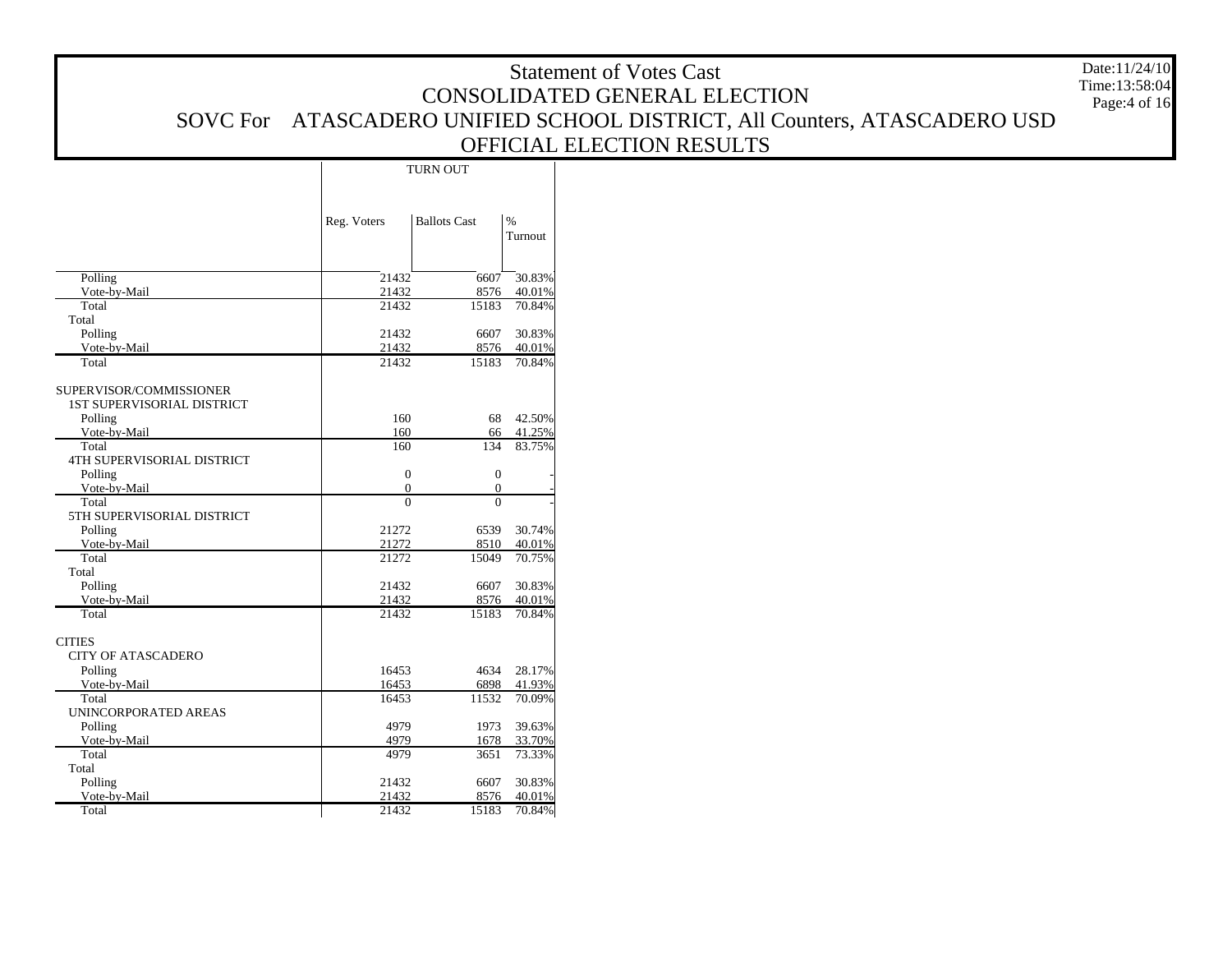#### Statement of Votes Cast CONSOLIDATED GENERAL ELECTION SOVC For ATASCADERO UNIFIED SCHOOL DISTRICT, All Counters, ATASCADERO USD OFFICIAL ELECTION RESULTS Date:11/24/10 Time:13:58:04Page:5 of 16

ATASCADERO UNIFIED SCHOOL DISTRICT GOVERNING BOARD MEMBER

|                   | Reg. Voters | <b>Ballots</b><br>Cast/Reg.<br>Voters | <b>Total Votes</b> | <b>Times Blank</b><br>Voted | Times            | Number Of<br>Over Voted   Under Votes | <b>DONN CLICKARD</b> |            | <b>GORDON WEST</b> |            |
|-------------------|-------------|---------------------------------------|--------------------|-----------------------------|------------------|---------------------------------------|----------------------|------------|--------------------|------------|
| Jurisdiction Wide |             |                                       |                    |                             |                  |                                       |                      |            |                    |            |
| 107-06            |             |                                       |                    |                             |                  |                                       |                      |            |                    |            |
| Polling           | 160         | 68                                    | 124                | 19                          |                  | 68                                    |                      | 23 18.55%  |                    | 18 14.52%  |
| Vote-by-Mail      | 160         | 66                                    | 145                | 22                          | $\mathbf{0}$     | 31                                    | 27                   | 18.62%     | 18                 | 12.41%     |
| Total             | 160         | 134                                   | 269                | 41                          |                  | 99                                    | 50                   | 18.59%     | 36                 | 13.38%     |
| 501-63            |             |                                       |                    |                             |                  |                                       |                      |            |                    |            |
| Polling           | 1615        | 426                                   | 937                | 96                          | $\overline{c}$   | 375                                   | 227                  | 24.23%     | 122                | 13.02%     |
| Vote-by-Mail      | 1615        | 661                                   | 1615               | 119                         |                  | 553<br>$\overline{0}$                 | 397                  | 24.58%     | 206                | 12.76%     |
| Total             | 1615        | 1087                                  | 2552               | 215                         |                  | $\overline{2}$<br>928                 | 624                  | 24.45%     | 328                | 12.85%     |
| 502-64            |             |                                       |                    |                             |                  |                                       |                      |            |                    |            |
| Polling           | 1048        | 262                                   | 670                | 51                          | $\mathbf{0}$     | 174                                   | 154                  | 22.99%     | 94                 | 14.03%     |
| Vote-by-Mail      | 1048        | 509                                   | 1234               | 108                         | $\mathbf{0}$     | 370                                   | 282                  | 22.85%     | 163                | 13.21%     |
| Total             | 1048        | 771                                   | 1904               | 159                         |                  | 544<br>$\overline{0}$                 | 436                  | 22.90%     |                    | 257 13.50% |
| 503-64            |             |                                       |                    |                             |                  |                                       |                      |            |                    |            |
| Polling           | 1318        | 364                                   | 844                | 71                          | $\mathbf{0}$     | 328                                   | 214                  | 25.36%     | 90                 | 10.66%     |
| Vote-by-Mail      | 1318        | 642                                   | 1572               | 120                         | $\mathbf{0}$     | 516                                   | 362                  | 23.03%     | 236                | 15.01%     |
| Total             | 1318        | 1006                                  | 2416               | 191                         | $\overline{0}$   | 844                                   |                      | 576 23.84% | 326                | 13.49%     |
| 504-65            |             |                                       |                    |                             |                  |                                       |                      |            |                    |            |
| Polling           | 571         | 151                                   | 323                | 35                          | $\boldsymbol{0}$ | 141                                   | 83                   | 25.70%     | 40                 | 12.38%     |
| Vote-by-Mail      | 571         | 299                                   | 736                | 62                          |                  | 208                                   | 171                  | 23.23%     | 98                 | 13.32%     |
| Total             | 571         | 450                                   | 1059               | 97                          | $\mathbf{1}$     | 349                                   |                      | 254 23.98% |                    | 138 13.03% |
| 505-65            |             |                                       |                    |                             |                  |                                       |                      |            |                    |            |
| Polling           | 895         | 272                                   | 645                | 43                          | $\mathbf{0}$     | 271                                   |                      | 146 22.64% |                    | 76 11.78%  |
| Vote-by-Mail      | 895         | 452                                   | 1101               | 95                          | $\mathbf{0}$     | 327                                   | 256                  | 23.25%     | 136                | 12.35%     |
| Total             | 895         | 724                                   | 1746               | 138                         |                  | $\overline{0}$<br>598                 |                      | 402 23.02% |                    | 212 12.14% |
| 506-65            |             |                                       |                    |                             |                  |                                       |                      |            |                    |            |
| Polling           | 1024        | 320                                   | 775                | 56                          |                  | 273<br>$\overline{2}$                 | 198                  | 25.55%     | 101                | 13.03%     |
| Vote-by-Mail      | 1024        | 439                                   | 1130               | 74                          |                  | 326                                   | 265                  | 23.45%     | 160                | 14.16%     |
| Total             | 1024        | 759                                   | 1905               | 130                         |                  | 599<br>3                              | 463                  | 24.30%     | 261                | 13.70%     |
| 507-65            |             |                                       |                    |                             |                  |                                       |                      |            |                    |            |
| Polling           | 944         | 261                                   | 615                | 39                          | $\boldsymbol{0}$ | 273                                   | 149                  | 24.23%     | 102                | 16.59%     |
| Vote-by-Mail      | 944         | 419                                   | 1061               | 70                          | $\mathbf{0}$     | 335                                   | 261                  | 24.60%     | 140                | 13.20%     |
| Total             | 944         | 680                                   | 1676               | 109                         |                  | $\overline{0}$<br>608                 | 410                  | 24.46%     | 242                | 14.44%     |
| 508-66            |             |                                       |                    |                             |                  |                                       |                      |            |                    |            |
| Polling           | 1130        | 352                                   | 840                | 60                          |                  | 324                                   | 222                  | 26.43%     | 107                | 12.74%     |
| Vote-by-Mail      | 1130        | 382                                   | 939                | 54                          | $\mathbf{0}$     | 373                                   | 247                  | 26.30%     | 115                | 12.25%     |
| Total             | 1130        | 734                                   | 1779               | 114                         | 1                | 697                                   | 469                  | 26.36%     | 222                | 12.48%     |
| 509-66            |             |                                       |                    |                             |                  |                                       |                      |            |                    |            |
| Polling           | 1049        | 337                                   | 787                | 65                          | $\mathbf{0}$     | 301                                   | 199                  | 25.29%     | 84                 | 10.67%     |
| Vote-by-Mail      | 1049        | 472                                   | 1185               | 83                          | $\mathbf{0}$     | 371                                   | 281                  | 23.71%     | 178                | 15.02%     |
| Total             | 1049        | 809                                   | 1972               | 148                         |                  | 672<br>$\overline{0}$                 |                      | 480 24.34% |                    | 262 13.29% |
| 510-67            |             |                                       |                    |                             |                  |                                       |                      |            |                    |            |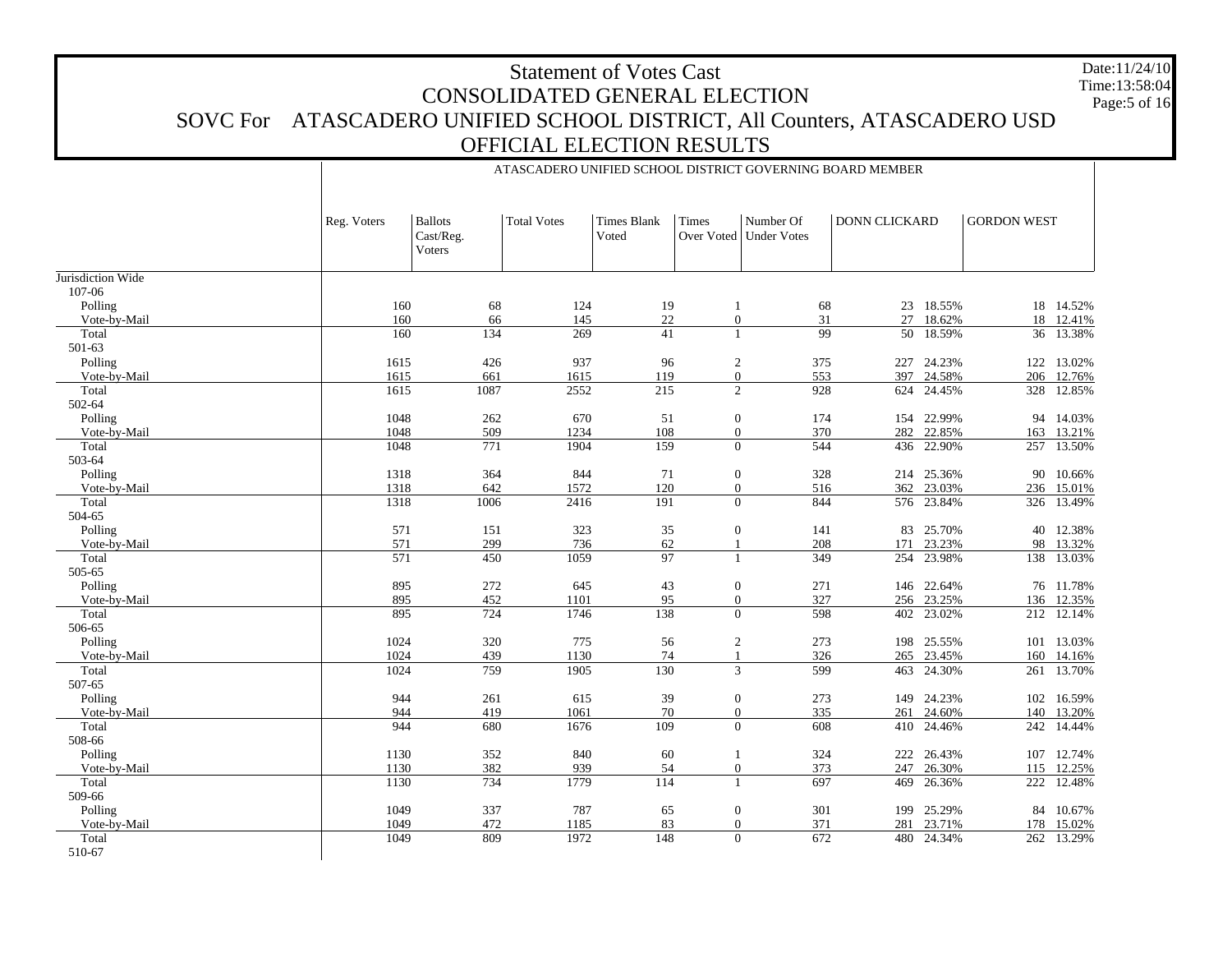# Statement of Votes Cast CONSOLIDATED GENERAL ELECTION SOVC For ATASCADERO UNIFIED SCHOOL DISTRICT, All Counters, ATASCADERO USD OFFICIAL ELECTION RESULTS Date:11/24/10Time:13:58:04

ATASCADERO UNIFIED SCHOOL DISTRICT GOVERNING BOARD MEMBER

Page:6 of 16

|                         | Reg. Voters                      | <b>Ballots</b><br>Cast/Reg.<br>Voters | <b>Total Votes</b>                 | <b>Times Blank</b><br>Voted | Times                            | Number Of<br>Over Voted   Under Votes | <b>DONN CLICKARD</b>             |                                    | <b>GORDON WEST</b>           |                     |
|-------------------------|----------------------------------|---------------------------------------|------------------------------------|-----------------------------|----------------------------------|---------------------------------------|----------------------------------|------------------------------------|------------------------------|---------------------|
| Polling                 | 1012                             | 310                                   | 711                                | $\overline{53}$             | $\mathbf{0}$                     | 317                                   |                                  | $172 - 24.19%$                     |                              | $94 - 13.22%$       |
| Vote-by-Mail            | 1012                             | 427                                   | 1065                               | 78                          |                                  | 327                                   |                                  | 230 21.60%                         | 166                          | 15.59%              |
| Total                   | 1012                             | 737                                   | 1776                               | 131                         | $\mathbf{1}$                     | 644                                   |                                  | 402 22.64%                         | 260                          | 14.64%              |
| 511-67                  |                                  |                                       |                                    |                             |                                  |                                       |                                  |                                    |                              |                     |
| Polling                 | 1157                             | 343                                   | 713                                | 78                          | -1                               | 343                                   |                                  | 173 24.26%                         | 97                           | 13.60%              |
| Vote-by-Mail            | 1157                             | 443                                   | 1064                               | 84                          | $\overline{1}$                   | 368                                   | 247                              | 23.21%                             | 145                          | 13.63%              |
| Total                   | 1157                             | 786                                   | 1777                               | 162                         | 2                                | 711                                   |                                  | 420 23.64%                         | 242                          | 13.62%              |
| 512-63                  |                                  |                                       |                                    |                             |                                  |                                       |                                  |                                    |                              |                     |
| Polling<br>Vote-by-Mail | 1076<br>1076                     | 261<br>365                            | 569<br>823                         | 47<br>74                    | $\mathbf{0}$                     | 287<br>337                            | 203                              | 137 24.08%<br>24.67%               | 123                          | 84 14.76%<br>14.95% |
| Total                   | 1076                             | 626                                   | 1392                               | 121                         | $\mathbf{1}$                     | 624                                   |                                  | 340 24.43%                         | 207                          | 14.87%              |
| 513-66                  |                                  |                                       |                                    |                             |                                  |                                       |                                  |                                    |                              |                     |
| Polling                 | 1298                             | 386                                   | 852                                | 73                          | -1                               | 396                                   | 188                              | 22.07%                             | 125                          | 14.67%              |
| Vote-by-Mail            | 1298                             | 487                                   | 1220                               | 81                          | $\mathbf{0}$                     | 404                                   | 290                              | 23.77%                             | 173                          | 14.18%              |
| Total                   | 1298                             | 873                                   | 2072                               | 154                         | $\mathbf{1}$                     | 800                                   | 478                              | 23.07%                             | 298                          | 14.38%              |
| 514-66                  |                                  |                                       |                                    |                             |                                  |                                       |                                  |                                    |                              |                     |
| Polling                 | 1098                             | 259                                   | 543                                | 56                          | $\mathbf{0}$                     | 269                                   |                                  | 125 23.02%                         | 74                           | 13.63%              |
| Vote-by-Mail            | 1098                             | 456                                   | 1148                               | 76                          | $\mathbf{0}$                     | 372                                   |                                  | 250 21.78%                         | 178                          | 15.51%              |
| Total                   | 1098                             | 715                                   | 1691                               | 132                         | $\mathbf{0}$                     | 641                                   | 375                              | 22.18%                             | 252                          | 14.90%              |
| 515-68                  |                                  |                                       |                                    |                             |                                  |                                       |                                  |                                    |                              |                     |
| Polling                 | 1146                             | 314                                   | 677                                | 75                          | $\mathbf{0}$                     | 279                                   |                                  | 148 21.86%                         | 89                           | 13.15%              |
| Vote-by-Mail            | 1146                             | 405                                   | 817                                | 111                         | $\overline{1}$                   | 355                                   | 178                              | 21.79%                             | 116                          | 14.20%              |
| Total                   | 1146                             | 719                                   | 1494                               | 186                         | $\mathbf{1}$                     | 634                                   |                                  | 326 21.82%                         | 205                          | 13.72%              |
| 516-69                  |                                  |                                       |                                    |                             |                                  |                                       |                                  |                                    |                              |                     |
| Polling<br>Vote-by-Mail | 1347<br>1347                     | 435<br>611                            | 975<br>1429                        | 78<br>97                    | $\mathbf{1}$<br>$\boldsymbol{0}$ | 449<br>627                            | 350                              | 223 22.87%<br>24.49%               | 193                          | 121 12.41%          |
| Total                   | 1347                             | 1046                                  | 2404                               | $\overline{175}$            | $\overline{1}$                   | 1076                                  |                                  | 573 23.84%                         | 314                          | 13.51%<br>13.06%    |
| 517-06                  |                                  |                                       |                                    |                             |                                  |                                       |                                  |                                    |                              |                     |
| Polling                 | 915                              | 299                                   | 522                                | 83                          | $\mathbf{0}$                     | 342                                   |                                  | 118 22.61%                         | 96                           | 18.39%              |
| Vote-by-Mail            | 915                              | 354                                   | 758                                | 85                          | $\boldsymbol{0}$                 | 318                                   | 157                              | 20.71%                             | 111                          | 14.64%              |
| Total                   | 915                              | 653                                   | 1280                               | 168                         | $\Omega$                         | 660                                   |                                  | 275 21.48%                         | 207                          | 16.17%              |
| 518-70                  |                                  |                                       |                                    |                             |                                  |                                       |                                  |                                    |                              |                     |
| Polling                 | 825                              | 325                                   | 654                                | 68                          | $\mathbf{0}$                     | 374                                   | 148                              | 22.63%                             | 79                           | 12.08%              |
| Vote-by-Mail            | 825                              | 243                                   | 537                                | 48                          | $\boldsymbol{0}$                 | 243                                   |                                  | 113 21.04%                         | 69                           | 12.85%              |
| Total                   | 825                              | 568                                   | 1191                               | 116                         | $\overline{0}$                   | 617                                   | 261                              | 21.91%                             | 148                          | 12.43%              |
| 519-70                  |                                  |                                       |                                    |                             |                                  |                                       |                                  |                                    |                              |                     |
| Polling                 | 1013                             | 319                                   | 665                                | 82                          | $\mathbf{0}$                     | 283                                   |                                  | 141 21.20%                         |                              | 77 11.58%           |
| Vote-by-Mail            | 1013                             | 404                                   | 894                                | 98                          | $\boldsymbol{0}$                 | 330                                   | 184                              | 20.58%                             | 121                          | 13.53%              |
| Total                   | 1013                             | 723                                   | 1559                               | 180                         | $\theta$                         | 613                                   |                                  | 325 20.85%                         | 198                          | 12.70%              |
| MB 13                   |                                  | $\boldsymbol{0}$                      |                                    |                             |                                  |                                       |                                  |                                    |                              |                     |
| Polling<br>Vote-by-Mail | $\boldsymbol{0}$<br>$\mathbf{0}$ | $\overline{0}$                        | $\boldsymbol{0}$<br>$\overline{0}$ | $\mathbf{0}$<br>$\Omega$    | $\mathbf{0}$<br>$\overline{0}$   | $\boldsymbol{0}$<br>$\mathbf{0}$      | $\boldsymbol{0}$<br>$\mathbf{0}$ | $\overline{\phantom{a}}$<br>$\sim$ | $\mathbf{0}$<br>$\mathbf{0}$ |                     |
|                         |                                  |                                       |                                    |                             |                                  |                                       |                                  |                                    |                              |                     |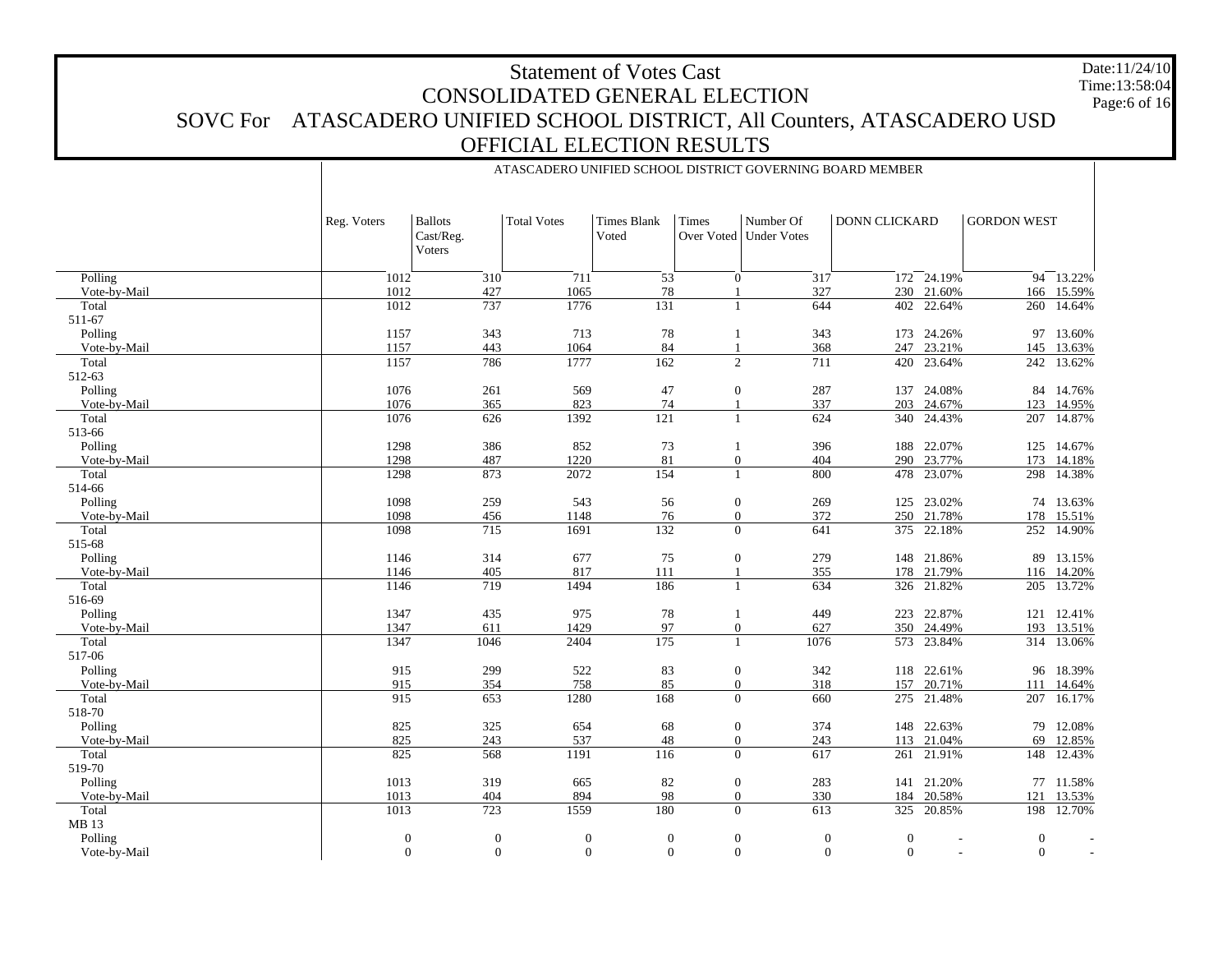# Statement of Votes Cast CONSOLIDATED GENERAL ELECTION SOVC For ATASCADERO UNIFIED SCHOOL DISTRICT, All Counters, ATASCADERO USD OFFICIAL ELECTION RESULTS Date:11/24/10 Time:13:58:04Page:7 of 16

ATASCADERO UNIFIED SCHOOL DISTRICT GOVERNING BOARD MEMBER

|                                                  | Reg. Voters    | <b>Ballots</b><br>Cast/Reg.<br>Voters | <b>Total Votes</b> | <b>Times Blank</b><br>Voted | Times                              | Number Of<br>Over Voted   Under Votes | <b>DONN CLICKARD</b> |                       | <b>GORDON WEST</b> |                            |
|--------------------------------------------------|----------------|---------------------------------------|--------------------|-----------------------------|------------------------------------|---------------------------------------|----------------------|-----------------------|--------------------|----------------------------|
| Total                                            | $\Omega$       | $\theta$                              | $\theta$           | $\theta$                    | $\mathbf{0}$                       | $\Omega$                              | $\Omega$             |                       | $\overline{0}$     |                            |
| MB 32                                            |                |                                       |                    |                             |                                    |                                       |                      |                       |                    |                            |
| Polling<br>Vote-by-Mail                          | 719<br>719     | 527<br>$\overline{0}$                 | 1230<br>$\theta$   | 125<br>$\overline{0}$       | $\boldsymbol{0}$<br>$\overline{0}$ | 378<br>$\mathbf{0}$                   | $\Omega$             | 276 22.44%            | $\mathbf{0}$       | 188 15.28%                 |
| Total                                            | 719            | 527                                   | 1230               | 125                         | $\mathbf{0}$                       | 378                                   | 276                  | 22.44%                | 188                | 15.28%                     |
| Total                                            |                |                                       |                    |                             |                                    |                                       |                      |                       |                    |                            |
| Polling                                          | 21360          | 6591                                  | 14671              | 1353                        | 9                                  | 6245                                  | 3464                 | 23.61%                | 1958               | 13.35%                     |
| Vote-by-Mail                                     | 21360          | 8536                                  | 20473              | 1639                        | 6                                  | 7091                                  | 4751                 | 23.21%                | 2845               | 13.90%                     |
| Total                                            | 21360          | 15127                                 | 35144              | 2992                        | $\overline{15}$                    | 13336                                 | 8215                 | 23.38%                | 4803               | 13.67%                     |
| CONGRESSIONAL<br>22ND CONGRESSIONAL DISTRICT     |                |                                       |                    |                             |                                    |                                       |                      |                       |                    |                            |
| Polling                                          | 21360          | 6591                                  | 14671              | 1353                        | 9                                  | 6245                                  |                      | 3464 23.61%           |                    | 1958 13.35%                |
| Vote-by-Mail                                     | 21360          | 8536                                  | 20473              | 1639                        | 6                                  | 7091                                  | 4751                 | 23.21%                |                    | 2845 13.90%                |
| Total                                            | 21360          | 15127                                 | 35144              | 2992                        | 15                                 | 13336                                 | 8215                 | 23.38%                | 4803               | 13.67%                     |
| Total                                            |                |                                       |                    |                             |                                    |                                       |                      |                       |                    |                            |
| Polling<br>Vote-by-Mail                          | 21360<br>21360 | 6591<br>8536                          | 14671<br>20473     | 1353<br>1639                | 9<br>6                             | 6245<br>7091                          | 4751                 | 3464 23.61%<br>23.21% |                    | 1958 13.35%<br>2845 13.90% |
| Total                                            | 21360          | 15127                                 | 35144              | 2992                        | $\overline{15}$                    | 13336                                 |                      | 8215 23.38%           |                    | 4803 13.67%                |
|                                                  |                |                                       |                    |                             |                                    |                                       |                      |                       |                    |                            |
| <b>SENATE</b><br><b>15TH SENATORIAL DISTRICT</b> |                |                                       |                    |                             |                                    |                                       |                      |                       |                    |                            |
| Polling                                          | 21360          | 6591                                  | 14671              | 1353                        | 9                                  | 6245                                  | 3464                 | 23.61%                |                    | 1958 13.35%                |
| Vote-by-Mail                                     | 21360          | 8536                                  | 20473              | 1639                        | 6                                  | 7091                                  | 4751                 | 23.21%                | 2845               | 13.90%                     |
| Total                                            | 21360          | 15127                                 | 35144              | 2992                        | $\overline{15}$                    | 13336                                 | 8215                 | 23.38%                | 4803               | 13.67%                     |
| Total                                            |                |                                       |                    |                             |                                    |                                       |                      |                       |                    |                            |
| Polling                                          | 21360          | 6591                                  | 14671              | 1353                        | 9                                  | 6245                                  |                      | 3464 23.61%           |                    | 1958 13.35%                |
| Vote-by-Mail                                     | 21360          | 8536                                  | 20473              | 1639                        | 6                                  | 7091                                  | 4751                 | 23.21%                | 2845               | 13.90%                     |
| Total                                            | 21360          | 15127                                 | 35144              | 2992                        | $\overline{15}$                    | 13336                                 |                      | 8215 23.38%           |                    | 4803 13.67%                |
| <b>ASSEMBLY</b><br><b>33RD ASSEMBLY DISTRICT</b> |                |                                       |                    |                             |                                    |                                       |                      |                       |                    |                            |
| Polling                                          | 21360          | 6591                                  | 14671              | 1353                        | 9                                  | 6245                                  |                      | 3464 23.61%           |                    | 1958 13.35%                |
| Vote-by-Mail                                     | 21360          | 8536                                  | 20473              | 1639                        | 6                                  | 7091                                  | 4751                 | 23.21%                | 2845               | 13.90%                     |
| Total                                            | 21360          | 15127                                 | 35144              | 2992                        | $\overline{15}$                    | 13336                                 | 8215                 | 23.38%                | 4803               | 13.67%                     |
| Total                                            |                |                                       |                    |                             |                                    |                                       |                      |                       |                    |                            |
| Polling                                          | 21360          | 6591                                  | 14671              | 1353                        | 9                                  | 6245                                  | 3464                 | 23.61%                | 1958               | 13.35%                     |
| Vote-by-Mail                                     | 21360          | 8536                                  | 20473              | 1639<br>2992                | 6                                  | 7091                                  | 4751                 | 23.21%                | 2845               | 13.90%                     |
| Total                                            | 21360          | 15127                                 | 35144              |                             | 15                                 | 13336                                 |                      | 8215 23.38%           |                    | 4803 13.67%                |

BOARD OF EQUALIZATION

STATE BOARD OF EQUALIZATION DIST 1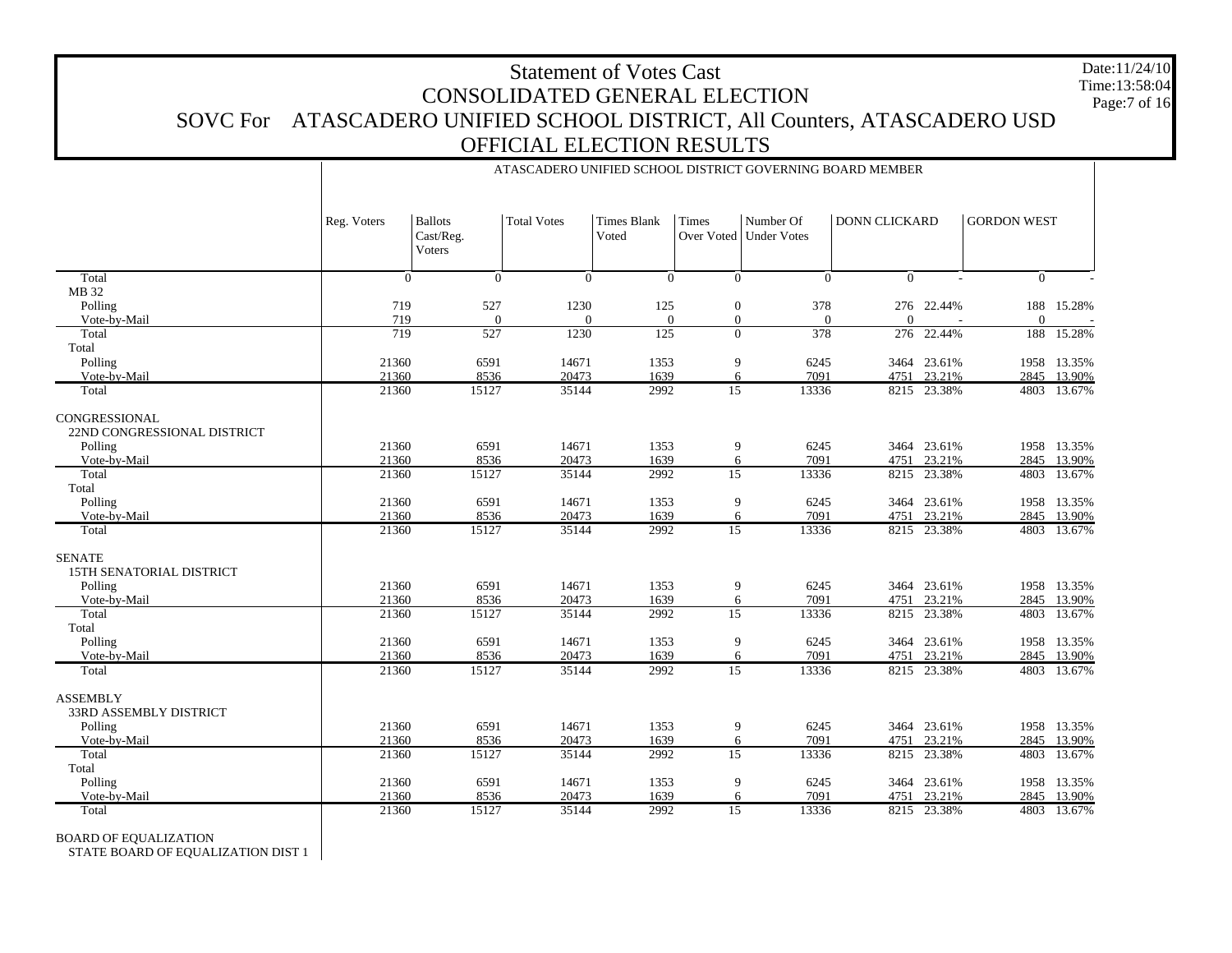# Statement of Votes Cast CONSOLIDATED GENERAL ELECTION SOVC For ATASCADERO UNIFIED SCHOOL DISTRICT, All Counters, ATASCADERO USD OFFICIAL ELECTION RESULTS Date:11/24/10Time:13:58:04

| <b>Times Blank</b><br>Number Of<br><b>DONN CLICKARD</b><br><b>Ballots</b><br><b>Total Votes</b><br>Times<br>Reg. Voters<br>Over Voted   Under Votes<br>Cast/Reg.<br>Voted<br>Voters | <b>GORDON WEST</b> |           |
|-------------------------------------------------------------------------------------------------------------------------------------------------------------------------------------|--------------------|-----------|
| 14671<br>23.61%<br>Polling<br>21360<br>6591<br>1353<br>9<br>6245<br>3464                                                                                                            | 1958 13.35%        |           |
| 21360<br>8536<br>20473<br>1639<br>7091<br>23.21%<br>Vote-by-Mail<br>6<br>4751                                                                                                       | 2845               | 13.90%    |
| 2992<br>15<br>23.38%<br>Total<br>21360<br>15127<br>35144<br>13336<br>8215                                                                                                           | 4803               | 13.67%    |
| Total                                                                                                                                                                               |                    |           |
| Polling<br>21360<br>6591<br>14671<br>9<br>6245<br>1353<br>3464 23.61%                                                                                                               | 1958 13.35%        |           |
| 20473<br>1639<br>7091<br>23.21%<br>Vote-by-Mail<br>21360<br>8536<br>6<br>4751                                                                                                       | 2845               | 13.90%    |
| 2992<br>13336<br>8215 23.38%<br>21360<br>15127<br>35144<br>$\overline{15}$<br>Total                                                                                                 | 4803 13.67%        |           |
| SUPERVISOR/COMMISSIONER<br><b>1ST SUPERVISORIAL DISTRICT</b>                                                                                                                        |                    |           |
| Polling<br>160<br>68<br>124<br>19<br>68<br>23 18.55%<br>-1                                                                                                                          |                    | 18 14.52% |
| 22<br>160<br>66<br>145<br>$\overline{0}$<br>31<br>27<br>18.62%<br>Vote-by-Mail                                                                                                      | 18                 | 12.41%    |
| 269<br>99<br>50 18.59%<br>Total<br>160<br>134<br>41<br>$\mathbf{1}$                                                                                                                 |                    | 36 13.38% |
| <b>4TH SUPERVISORIAL DISTRICT</b>                                                                                                                                                   |                    |           |
| Polling<br>$\boldsymbol{0}$<br>$\mathbf{0}$<br>$\mathbf{0}$<br>$\boldsymbol{0}$<br>$\boldsymbol{0}$<br>$\boldsymbol{0}$<br>$\boldsymbol{0}$                                         | $\boldsymbol{0}$   |           |
| $\theta$<br>$\overline{0}$<br>$\mathbf{0}$<br>$\mathbf{0}$<br>$\boldsymbol{0}$<br>$\Omega$<br>Vote-by-Mail<br>$\Omega$                                                              | $\boldsymbol{0}$   |           |
| $\overline{0}$<br>$\overline{0}$<br>Total<br>$\theta$<br>$\theta$<br>$\Omega$<br>$\Omega$<br>$\Omega$                                                                               | $\Omega$           |           |
| 5TH SUPERVISORIAL DISTRICT                                                                                                                                                          |                    |           |
| Polling<br>21200<br>6523<br>14547<br>1334<br>8<br>23.65%<br>6177<br>3441                                                                                                            | 1940               | 13.34%    |
| 23.24%<br>Vote-by-Mail<br>21200<br>8470<br>20328<br>1617<br>6<br>7060<br>4724                                                                                                       | 2827               | 13.91%    |
| $\overline{14}$<br>21200<br>14993<br>34875<br>2951<br>13237<br>23.41%<br>Total<br>8165                                                                                              | 4767               | 13.67%    |
| Total                                                                                                                                                                               |                    |           |
| 6591<br>1353<br>9<br>Polling<br>21360<br>14671<br>6245<br>3464 23.61%                                                                                                               | 1958 13.35%        |           |
| 20473<br>1639<br>7091<br>23.21%<br>Vote-by-Mail<br>21360<br>8536<br>6<br>4751                                                                                                       | 2845               | 13.90%    |
| 2992<br>$\overline{15}$<br>13336<br>21360<br>15127<br>35144<br>8215<br>23.38%<br>Total                                                                                              | 4803               | 13.67%    |
| <b>CITIES</b>                                                                                                                                                                       |                    |           |
| <b>CITY OF ATASCADERO</b>                                                                                                                                                           |                    |           |
| Polling<br>16381<br>4618<br>10501<br>898<br>4351<br>2535 24.14%<br>7                                                                                                                | 1379 13.13%        |           |
| 16381<br>16710<br>1289<br>6858<br>6<br>5542<br>23.46%<br>Vote-by-Mail<br>3920                                                                                                       | 2333               | 13.96%    |
| $\overline{13}$<br>Total<br>16381<br>11476<br>27211<br>2187<br>23.72%<br>9893<br>6455<br>UNINCORPORATED AREAS                                                                       | 3712               | 13.64%    |
| Polling<br>4979<br>1973<br>4170<br>455<br>$\boldsymbol{2}$<br>1894<br>22.28%<br>929                                                                                                 | 579                | 13.88%    |
| 4979<br>3763<br>350<br>831<br>22.08%<br>Vote-by-Mail<br>1678<br>$\mathbf{0}$<br>1549                                                                                                | 512                | 13.61%    |
| 7933<br>$\overline{2}$<br>Total<br>4979<br>3651<br>805<br>3443<br>22.19%<br>1760                                                                                                    | 1091               | 13.75%    |
| Total                                                                                                                                                                               |                    |           |
| Polling<br>21360<br>6591<br>14671<br>1353<br>9<br>6245<br>23.61%<br>3464                                                                                                            | 1958               | 13.35%    |
| 1639<br>Vote-by-Mail<br>21360<br>8536<br>20473<br>7091<br>23.21%<br>6<br>4751                                                                                                       | 2845 13.90%        |           |
| 21360<br>15127<br>35144<br>2992<br>$\overline{15}$<br>13336<br>8215 23.38%<br>Total                                                                                                 | 4803 13.67%        |           |

# ATASCADERO UNIFIED SCHOOL DISTRICT GOVERNING BOARD MEMBER

Page:8 of 16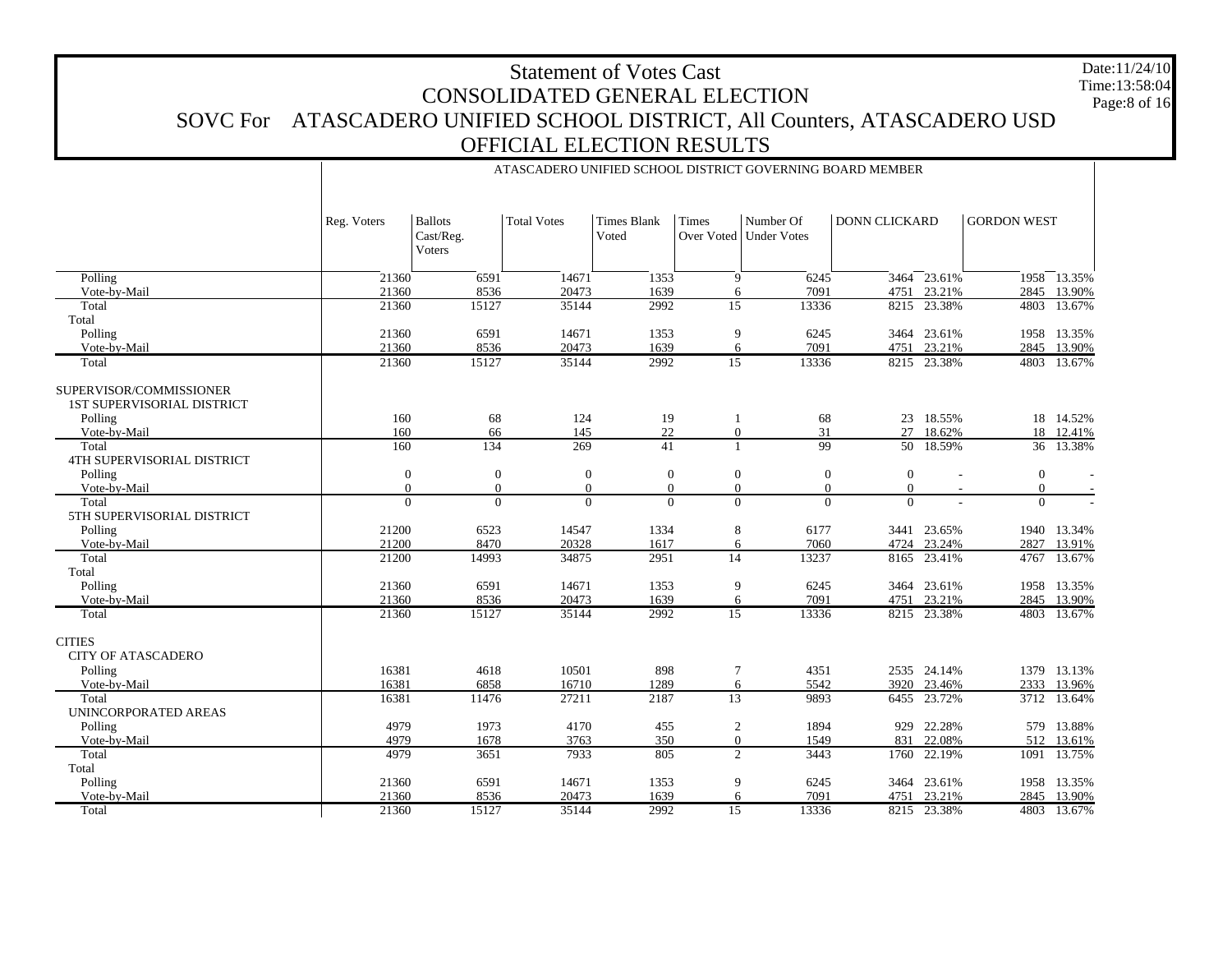# Statement of Votes Cast CONSOLIDATED GENERAL ELECTION SOVC For ATASCADERO UNIFIED SCHOOL DISTRICT, All Counters, ATASCADERO USD OFFICIAL ELECTION RESULTS Date:11/24/10 Time:13:58:04 Page:9 of 16

ATASCADERO UNIFIED SCHOOL DISTRICT GOVERNING BOARD MEMBER

|                   | TAMI GUNTHER  | RAY M. BUBAN |        | <b>GEORGE B. DODGE</b> |            | <b>BRET HEINEMANN</b> |           | <b>KENNETH BLOCK</b> |       | Write-In Votes |       |
|-------------------|---------------|--------------|--------|------------------------|------------|-----------------------|-----------|----------------------|-------|----------------|-------|
|                   |               |              |        |                        |            |                       |           |                      |       |                |       |
| Jurisdiction Wide |               |              |        |                        |            |                       |           |                      |       |                |       |
| 107-06            |               |              |        |                        |            |                       |           |                      |       |                |       |
| Polling           | 17 13.71%     | 30 24.19%    |        |                        | 15 12.10%  |                       | 20 16.13% | $\overline{0}$       | 0.00% | 1              | 0.81% |
| Vote-by-Mail      | 18.62%<br>27  | 26           | 17.93% | 23                     | 15.86%     | 24                    | 16.55%    | $\overline{0}$       | 0.00% | $\overline{0}$ | 0.00% |
| Total             | 16.36%<br>44  | 56           | 20.82% | 38                     | 14.13%     | 44                    | 16.36%    | $\overline{0}$       | 0.00% |                | 0.37% |
| 501-63            |               |              |        |                        |            |                       |           |                      |       |                |       |
| Polling           | 16.76%<br>157 | 153          | 16.33% |                        | 128 13.66% | 107                   | 11.42%    | 40                   | 4.27% | 3              | 0.32% |
| Vote-by-Mail      | 316<br>19.57% | 253          | 15.67% | 262                    | 16.22%     | 147                   | 9.10%     | 33                   | 2.04% |                | 0.06% |
| Total             | 18.53%<br>473 | 406          | 15.91% | 390                    | 15.28%     | 254                   | 9.95%     | 73                   | 2.86% | $\overline{4}$ | 0.16% |
| 502-64            |               |              |        |                        |            |                       |           |                      |       |                |       |
| Polling           | 20.30%<br>136 | 84           | 12.54% |                        | 112 16.72% | 56                    | 8.36%     | 30                   | 4.48% | 4              | 0.60% |
| Vote-bv-Mail      | 239<br>19.37% | 175          | 14.18% | 207                    | 16.77%     | 128                   | 10.37%    | 16                   | 1.30% | 24             | 1.94% |
| Total             | 19.70%<br>375 | 259          | 13.60% |                        | 319 16.75% | 184                   | 9.66%     | 46                   | 2.42% | 28             | 1.47% |
| 503-64            |               |              |        |                        |            |                       |           |                      |       |                |       |
| Polling           | 158<br>18.72% | 121 14.34%   |        |                        | 144 17.06% | 77                    | 9.12%     | 38                   | 4.50% | $\overline{c}$ | 0.24% |
| Vote-by-Mail      | 18.07%<br>284 | 245 15.59%   |        | 239                    | 15.20%     | 162                   | 10.31%    | 21                   | 1.34% | 23             | 1.46% |
| Total             | 442 18.29%    | 366 15.15%   |        |                        | 383 15.85% | 239                   | 9.89%     | 59                   | 2.44% | 25             | 1.03% |
| 504-65            |               |              |        |                        |            |                       |           |                      |       |                |       |
| Polling           | 18.89%<br>61  | 35 10.84%    |        |                        | 47 14.55%  | 35                    | 10.84%    | 19                   | 5.88% | 3              | 0.93% |
| Vote-by-Mail      | 18.48%<br>136 | 116          | 15.76% | 129                    | 17.53%     | 66                    | 8.97%     | 16                   | 2.17% | $\overline{4}$ | 0.54% |
| Total             | 18.60%<br>197 | 151          | 14.26% | 176                    | 16.62%     | 101                   | 9.54%     | 35                   | 3.31% | $\overline{7}$ | 0.66% |
| 505-65            |               |              |        |                        |            |                       |           |                      |       |                |       |
| Polling           | 18.60%<br>120 | 98           | 15.19% | 105                    | 16.28%     | 63                    | 9.77%     | 29                   | 4.50% | 8              | 1.24% |
| Vote-by-Mail      | 205<br>18.62% | 155          | 14.08% | 188                    | 17.08%     | 116                   | 10.54%    | 32                   | 2.91% | 13             | 1.18% |
| Total             | 325<br>18.61% | 253          | 14.49% | 293                    | 16.78%     | 179                   | 10.25%    | 61                   | 3.49% | 21             | 1.20% |
| 506-65            |               |              |        |                        |            |                       |           |                      |       |                |       |
| Polling           | 18.71%<br>145 | 104          | 13.42% | 107                    | 13.81%     | 63                    | 8.13%     | 50                   | 6.45% | 7              | 0.90% |
| Vote-by-Mail      | 216<br>19.12% | 152          | 13.45% | 197                    | 17.43%     | 114                   | 10.09%    | 22                   | 1.95% | 4              | 0.35% |
| Total             | 18.95%<br>361 | 256          | 13.44% | 304                    | 15.96%     | 177                   | 9.29%     | 72                   | 3.78% | 11             | 0.58% |
| 507-65            |               |              |        |                        |            |                       |           |                      |       |                |       |
| Polling           | 17.07%<br>105 | 79           | 12.85% | 80                     | 13.01%     | 71                    | 11.54%    | 27                   | 4.39% | $\overline{c}$ | 0.33% |
| Vote-bv-Mail      | 206<br>19.42% | 150          | 14.14% | 169                    | 15.93%     | 105                   | 9.90%     | 19                   | 1.79% | 11             | 1.04% |
| Total             | 311 18.56%    | 229          | 13.66% |                        | 249 14.86% | 176                   | 10.50%    | 46                   | 2.74% | 13             | 0.78% |
| 508-66            |               |              |        |                        |            |                       |           |                      |       |                |       |
| Polling           | 159 18.93%    | 103 12.26%   |        |                        | 127 15.12% | 74                    | 8.81%     | 30                   | 3.57% | 18             | 2.14% |
| Vote-by-Mail      | 185<br>19.70% | 123          | 13.10% | 148                    | 15.76%     | 97                    | 10.33%    | 16                   | 1.70% | 8              | 0.85% |
| Total             | 344<br>19.34% | 226          | 12.70% |                        | 275 15.46% | 171                   | 9.61%     | 46                   | 2.59% | 26             | 1.46% |
| 509-66            |               |              |        |                        |            |                       |           |                      |       |                |       |
| Polling           | 18.30%<br>144 | 116 14.74%   |        |                        | 128 16.26% | 70                    | 8.89%     | 34                   | 4.32% | 12             | 1.52% |
| Vote-by-Mail      | 217<br>18.31% | 149          | 12.57% | 193                    | 16.29%     | 132                   | 11.14%    | 27                   | 2.28% | 8              | 0.68% |
| Total             | 361<br>18.31% | 265 13.44%   |        | 321                    | 16.28%     | 202                   | 10.24%    | 61                   | 3.09% | 20             | 1.01% |
| 510-67            |               |              |        |                        |            |                       |           |                      |       |                |       |
|                   |               |              |        |                        |            |                       |           |                      |       |                |       |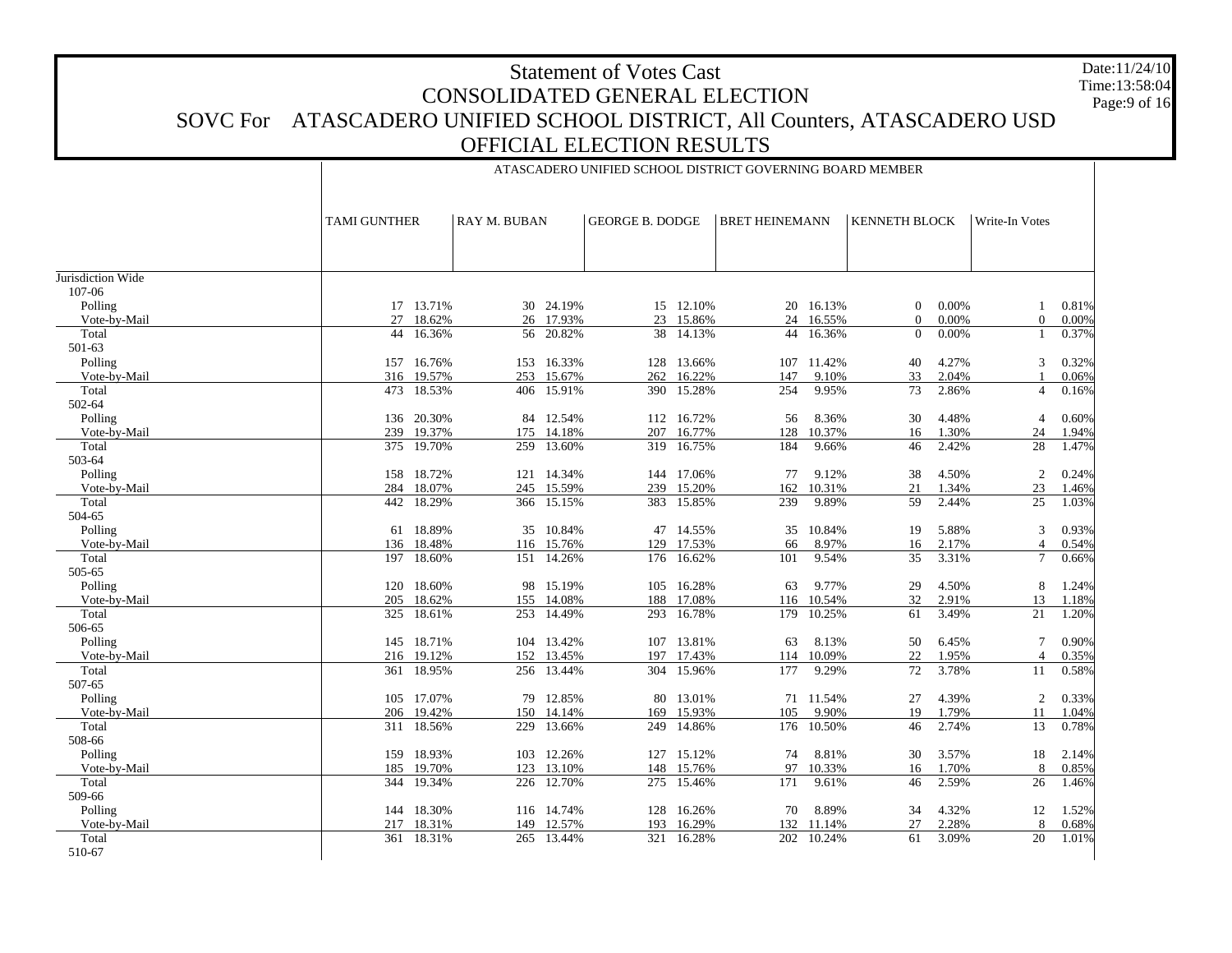# Statement of Votes CastCONSOLIDATED GENERAL ELECTIONSOVC For ATASCADERO UNIFIED SCHOOL DISTRICT, All Counters, ATASCADERO USD OFFICIAL ELECTION RESULTSDate:11/24/10Time:13:58:04Page:10 of 16

ATASCADERO UNIFIED SCHOOL DISTRICT GOVERNING BOARD MEMBER

 Polling Vote-by-Mail Total 511-67 Polling Vote-by-Mail Total 512-63 Polling Vote-by-Mail Total 513-66 Polling Vote-by-Mail Total 514-66 Polling Vote-by-Mail Total 515-68 Polling Vote-by-Mail Total 516-69 Polling Vote-by-Mail Total 517-06 Polling Vote-by-Mail Total 518-70 Polling Vote-by-Mail Total 519-70 Polling Vote-by-Mail Total MB 13 Polling Vote-by-Mail TAMI GUNTHER RAY M. BUBANGEORGE B. DODGE | BRET HEINEMANN | KENNETH BLOCK | Write-In Votes 123 17.30% 112 15.75% 100 14.06% 84 11.81% 16 2.25% 10 1.41% 203 19.06% 135 12.68% 180 16.90% 121 11.36% 20 1.88% 10 0.94% 326 18.36% 247 13.91% 280 15.77% 205 11.54% 36 2.03% 20 1.13% 129 18.09% 91 12.76% 117 16.41% 75 10.52% 21 2.95% 10 1.40% 212 19.92% 152 14.29% 168 15.79% 110 10.34% 24 2.26% 6 0.56% 341 19.19% 243 13.67% 285 16.04% 185 10.41% 45 2.53% 16 0.90% 113 19.86% 83 14.59% 81 14.24% 57 10.02% 9 1.58% 5 0.88% 136 16.52% 125 15.19% 127 15.43% 93 11.30% 14 1.70% 2 0.24% 249 17.89% 208 14.94% 208 14.94% 150 10.78% 23 1.65% 7 0.50% 150 17.61% 130 15.26% 121 14.20% 99 11.62% 34 3.99% 5 0.59% 223 18.28% 185 15.16% 186 15.25% 118 9.67% 38 3.11% 7 0.57% 373 18.00% 315 15.20% 307 14.82% 217 10.47% 72 3.47% 12 0.58% 103 18.97% 76 14.00% 77 14.18% 69 12.71% 12 2.21% 7 1.29% 198 17.25% 174 15.16% 184 16.03% 140 12.20% 18 1.57% 6 0.52% 301 17.80% 250 14.78% 261 15.43% 209 12.36% 30 1.77% 13 0.77% 131 19.35% 91 13.44% 110 16.25% 99 14.62% 4 0.59% 5 0.74% 167 20.44% 117 14.32% 123 15.06% 109 13.34% 5 0.61% 2 0.24% 298 19.95% 208 13.92% 233 15.60% 208 13.92% 9 0.60% 7 0.47% 196 20.10% 141 14.46% 148 15.18% 101 10.36% 37 3.79% 8 0.82% 272 19.03% 223 15.61% 204 14.28% 156 10.92% 27 1.89% 4 0.28% 468 19.47% 364 15.14% 352 14.64% 257 10.69% 64 2.66% 12 0.50% 84 16.09% 90 17.24% 72 13.79% 59 11.30% 3 0.57% 0 0.00% 143 18.87% 143 18.87% 105 13.85% 92 12.14% 2 0.26% 5 0.66% 227 17.73% 233 18.20% 177 13.83% 151 11.80% 5 0.39% 5 0.39% 160 24.46% 71 10.86% 99 15.14% 64 9.79% 30 4.59% 3 0.46% 136 25.33% $\%$  61 11.36% 76 14.15% 68 12.66% 6 1.12% 8 1.49% 296 24.85% 132 11.08% 175 14.69% 132 11.08% 36 3.02% 11 0.92% 171 25.71% 83 12.48% 103 15.49% 57 8.57% 31 4.66% 2 0.30% 186 20.81% 146 16.33% 132 14.77% 104 11.63% 10 1.12% 11 1.23% 357 22.90% 229 14.69% 235 15.07% 161 10.33% 41 2.63% 13 0.83% 0 - 0 - 0 - 0 - 0 - 0 -  $\Omega$ - 0 - 0 - 0 - 0 - 0 -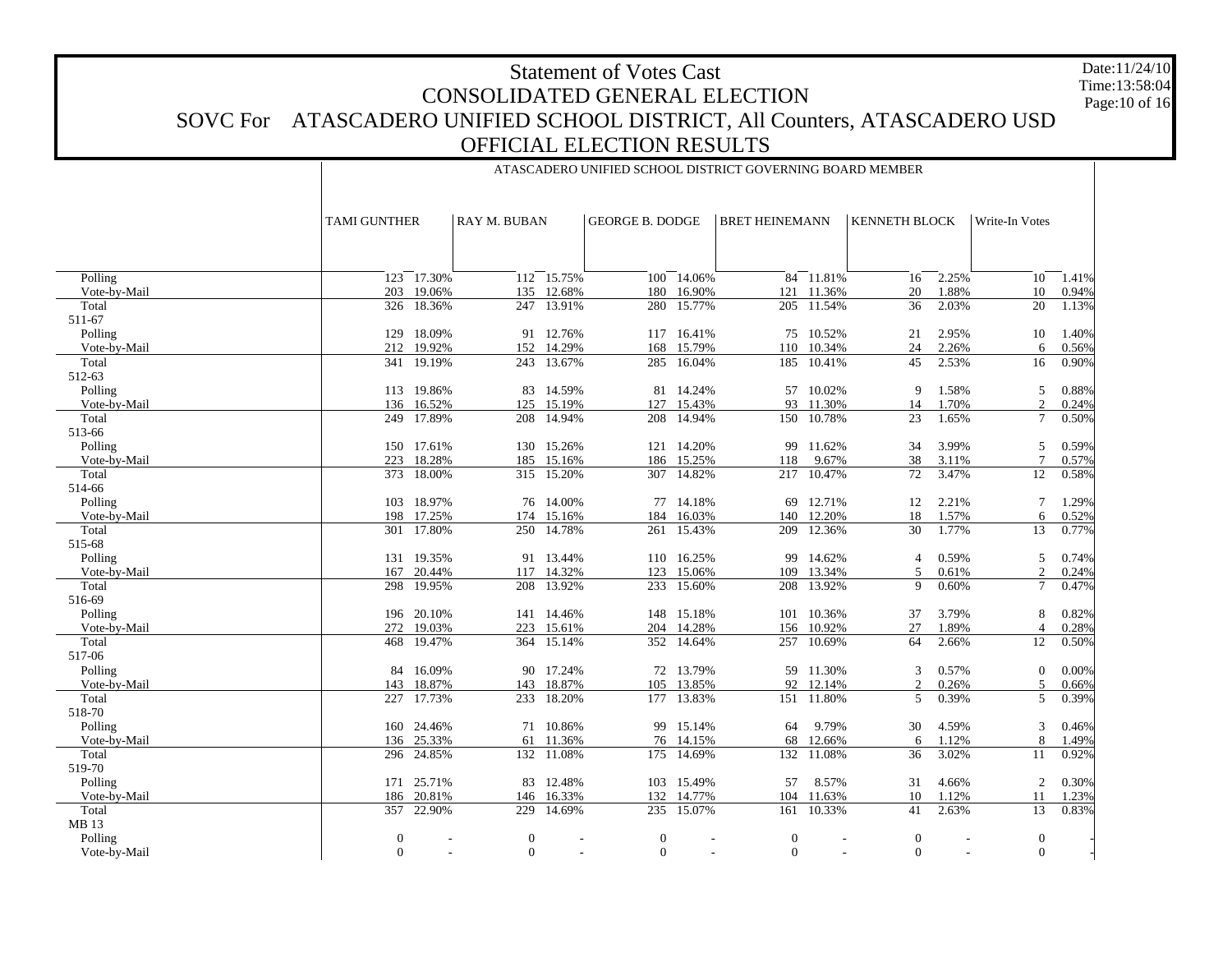# Statement of Votes Cast CONSOLIDATED GENERAL ELECTION SOVC For ATASCADERO UNIFIED SCHOOL DISTRICT, All Counters, ATASCADERO USD OFFICIAL ELECTION RESULTS Date:11/24/10 Time:13:58:04Page:11 of 16

ATASCADERO UNIFIED SCHOOL DISTRICT GOVERNING BOARD MEMBER

|                                          |                     |                       |          |                       |          |                        | <b>BRET HEINEMANN</b> |                       |                      |                |                   |                |
|------------------------------------------|---------------------|-----------------------|----------|-----------------------|----------|------------------------|-----------------------|-----------------------|----------------------|----------------|-------------------|----------------|
|                                          | <b>TAMI GUNTHER</b> |                       |          | <b>RAY M. BUBAN</b>   |          | <b>GEORGE B. DODGE</b> |                       |                       | <b>KENNETH BLOCK</b> |                | Write-In Votes    |                |
|                                          |                     |                       |          |                       |          |                        |                       |                       |                      |                |                   |                |
| Total                                    | $\Omega$            |                       | $\Omega$ |                       | $\Omega$ |                        | $\Omega$              |                       | $\Omega$             |                | $\mathbf{0}$      |                |
| MB 32                                    |                     |                       |          |                       |          |                        |                       |                       |                      |                |                   |                |
| Polling<br>Vote-by-Mail                  | 223<br>$\Omega$     | 18.13%                | $\Omega$ | 194 15.77%            | $\Omega$ | 190 15.45%             | 127<br>$\Omega$       | 10.33%                | 24<br>$\mathbf{0}$   | 1.95%          | 8<br>$\mathbf{0}$ | 0.65%          |
| Total                                    | 223                 | 18.13%                |          | 194 15.77%            | 190      | 15.45%                 | 127                   | 10.33%                | 24                   | 1.95%          | 8                 | 0.65%          |
| Total                                    |                     |                       |          |                       |          |                        |                       |                       |                      |                |                   |                |
| Polling                                  | 2785                | 18.98%                |          | 2085 14.21%           |          | 2211 15.07%            | 1527                  | 10.41%                | 518                  | 3.53%          | 123               | 0.84%          |
| Vote-by-Mail                             | 3907                | 19.08%                | 3005     | 14.68%                | 3240     | 15.83%                 | 2202                  | 10.76%                | 366                  | 1.79%          | 157               | 0.77%          |
| Total                                    | 6692                | 19.04%                | 5090     | 14.48%                | 5451     | 15.51%                 | 3729                  | 10.61%                | 884                  | 2.52%          | 280               | 0.80%          |
| CONGRESSIONAL                            |                     |                       |          |                       |          |                        |                       |                       |                      |                |                   |                |
| 22ND CONGRESSIONAL DISTRICT              |                     |                       |          |                       |          |                        |                       |                       |                      |                |                   |                |
| Polling                                  | 2785                | 18.98%                |          | 2085 14.21%           |          | 2211 15.07%            |                       | 1527 10.41%           | 518                  | 3.53%          | 123               | 0.84%          |
| Vote-by-Mail                             | 3907                | 19.08%                | 3005     | 14.68%                | 3240     | 15.83%                 | 2202                  | 10.76%                | 366                  | 1.79%          | 157               | 0.77%          |
| Total                                    | 6692                | 19.04%                | 5090     | 14.48%                | 5451     | 15.51%                 | 3729                  | 10.61%                | 884                  | 2.52%          | 280               | 0.80%          |
| Total<br>Polling                         | 2785                | 18.98%                |          | 2085 14.21%           |          | 2211 15.07%            | 1527                  | 10.41%                | 518                  | 3.53%          |                   | 0.84%          |
| Vote-by-Mail                             | 3907                | 19.08%                | 3005     | 14.68%                | 3240     | 15.83%                 | 2202                  | 10.76%                | 366                  | 1.79%          | 123<br>157        | 0.77%          |
| Total                                    | 6692                | 19.04%                |          | 5090 14.48%           |          | 5451 15.51%            | 3729                  | 10.61%                | 884                  | 2.52%          | 280               | 0.80%          |
| <b>SENATE</b>                            |                     |                       |          |                       |          |                        |                       |                       |                      |                |                   |                |
| 15TH SENATORIAL DISTRICT                 |                     |                       |          |                       |          |                        |                       |                       |                      |                |                   |                |
| Polling                                  | 2785                | 18.98%                |          | 2085 14.21%           |          | 2211 15.07%            | 1527                  | 10.41%                | 518                  | 3.53%          | 123               | 0.84%          |
| Vote-by-Mail                             | 3907                | 19.08%                | 3005     | 14.68%                | 3240     | 15.83%                 | 2202                  | 10.76%                | 366                  | 1.79%          | 157               | 0.77%          |
| Total                                    | 6692                | 19.04%                | 5090     | 14.48%                | 5451     | 15.51%                 | 3729                  | 10.61%                | 884                  | 2.52%          | 280               | 0.80%          |
| Total                                    |                     |                       |          |                       |          |                        |                       |                       |                      |                |                   |                |
| Polling<br>Vote-by-Mail                  | 3907                | 2785 18.98%<br>19.08% | 3005     | 2085 14.21%<br>14.68% | 3240     | 2211 15.07%<br>15.83%  | 2202                  | 1527 10.41%<br>10.76% | 518<br>366           | 3.53%<br>1.79% | 123<br>157        | 0.84%<br>0.77% |
| Total                                    | 6692                | 19.04%                |          | 5090 14.48%           |          | 5451 15.51%            | 3729                  | 10.61%                | 884                  | 2.52%          | 280               | 0.80%          |
|                                          |                     |                       |          |                       |          |                        |                       |                       |                      |                |                   |                |
| <b>ASSEMBLY</b>                          |                     |                       |          |                       |          |                        |                       |                       |                      |                |                   |                |
| <b>33RD ASSEMBLY DISTRICT</b><br>Polling |                     | 2785 18.98%           |          | 2085 14.21%           |          | 2211 15.07%            |                       | 1527 10.41%           | 518                  | 3.53%          | 123               | 0.84%          |
| Vote-by-Mail                             | 3907                | 19.08%                | 3005     | 14.68%                | 3240     | 15.83%                 | 2202                  | 10.76%                | 366                  | 1.79%          | 157               | 0.77%          |
| Total                                    | 6692                | 19.04%                | 5090     | 14.48%                | 5451     | 15.51%                 | 3729                  | 10.61%                | 884                  | 2.52%          | 280               | 0.80%          |
| Total                                    |                     |                       |          |                       |          |                        |                       |                       |                      |                |                   |                |
| Polling                                  | 2785                | 18.98%                |          | 2085 14.21%           |          | 2211 15.07%            | 1527                  | 10.41%                | 518                  | 3.53%          | 123               | 0.84%          |
| Vote-by-Mail                             | 3907                | 19.08%                | 3005     | 14.68%                |          | 3240 15.83%            | 2202                  | 10.76%                | 366                  | 1.79%          | 157               | 0.77%          |
| Total                                    |                     | 6692 19.04%           |          | 5090 14.48%           |          | 5451 15.51%            | 3729                  | 10.61%                | 884                  | 2.52%          | 280               | 0.80%          |

BOARD OF EQUALIZATION

STATE BOARD OF EQUALIZATION DIST 1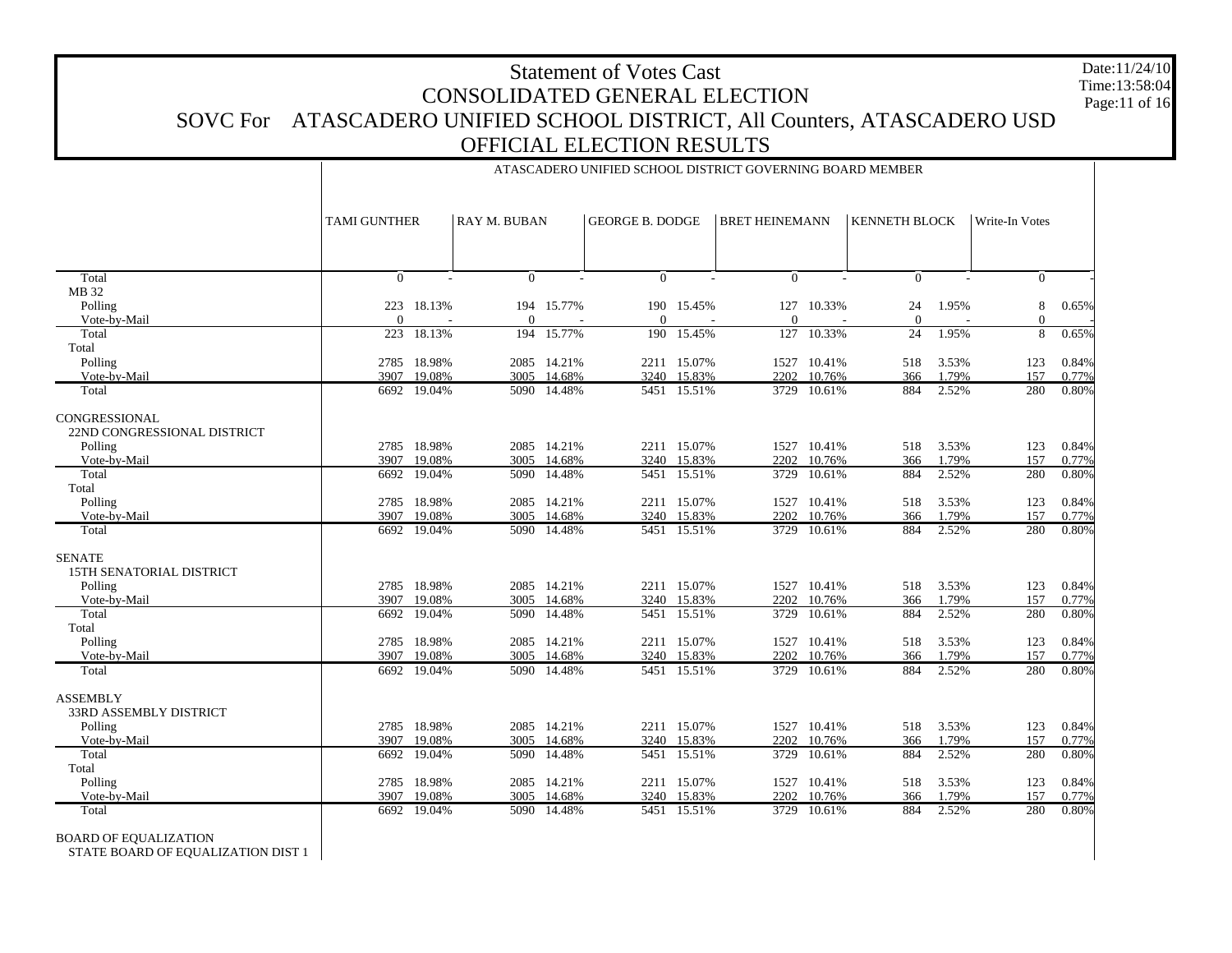# Statement of Votes CastCONSOLIDATED GENERAL ELECTIONSOVC For ATASCADERO UNIFIED SCHOOL DISTRICT, All Counters, ATASCADERO USD OFFICIAL ELECTION RESULTSDate:11/24/10 Time:13:58:04Page:12 of 16

 Polling Vote-by-Mail Total Total Polling Vote-by-Mail TotalSUPERVISOR/COMMISSIONER 1ST SUPERVISORIAL DISTRICT Polling Vote-by-Mail Total 4TH SUPERVISORIAL DISTRICT Polling Vote-by-Mail Total 5TH SUPERVISORIAL DISTRICT Polling Vote-by-Mail Total Total Polling Vote-by-Mail Total **CITIES**  CITY OF ATASCADERO Polling Vote-by-Mail Total UNINCORPORATED AREAS Polling Vote-by-Mail Total Total Polling Vote-by-Mail TotalTAMI GUNTHER RAY M. BUBANGEORGE B. DODGE | BRET HEINEMANN | KENNETH BLOCK | Write-In Votes 2785 18.98% 2085 14.21% 2211 15.07% 1527 10.41% 518 3.53% 123 0.84% 3907 19.08% 3005 14.68% 3240 15.83% 2202 10.76% 366 1.79% 157 0.77% 6692 19.04% 5090 14.48% 5451 15.51% 3729 10.61% 884 2.52% 280 0.80% 2785 18.98% 2085 14.21% 2211 15.07% 1527 10.41% 518 3.53% 123 0.84% 3907 19.08% 3005 14.68% 3240 15.83% 2202 10.76% 366 1.79% 157 0.77% 6692 19.04% 5090 14.48% 5451 15.51% 3729 10.61% 884 2.52% 280 0.80% 17 13.71% 30 24.19% 15 12.10% 20 16.13% 0 0.00% 1 0.81% 27 18.62% $\%$  26 17.93% 23 15.86% 24 16.55% 0 0.00% 0 0.00% 44 16.36% 56 20.82% 38 14.13% 44 16.36% 0 0.00% 1 0.37% 0 - 0 - 0 - 0 - 0 - 0 - 0 - 0 - 0 - 0 - 0 - 0 -  $\overline{0}$  - 0 - 0 - 0 - 0 - 0 - 2768 19.03% 2055 14.13% 2196 15.10% 1507 10.36% 518 3.56% 122 0.84% 3880 19.09% 2979 14.65% 3217 15.83% 2178 10.71% 366 1.80% 157 0.77% 6648 19.06% 5034 14.43% 5413 15.52% 3685 10.57% 884 2.53% 279 0.80% 2785 18.98% 2085 14.21% 2211 15.07% 1527 10.41% 518 3.53% 123 0.84% 3907 19.08% 3005 14.68% 3240 15.83% 2202 10.76% 366 1.79% 157 0.77% 6692 19.04% 5090 14.48% 5451 15.51% 3729 10.61% 884 2.52% 280 0.80% 1934 18.42% 1476 14.06% 1584 15.08% 1099 10.47% 393 3.74% 101 0.96% 3143 18.81% 2406 14.40% 2700 16.16% 1758 10.52% 321 1.92% 129 0.77% 5077 18.66% 3882 14.27% 4284 15.74% 2857 10.50% 714 2.62% 230 0.85% 851 20.41% 609 14.60% 627 15.04% 428 10.26% 125 3.00% 22 0.53% 764 20.30% 599 15.92% 540 14.35% 444 11.80% 45 1.20% 28 0.74% 1615 20.36% 1208 15.23% 1167 14.71% 872 10.99% 170 2.14% 50 0.63% 2785 18.98% 2085 14.21% 2211 15.07% 1527 10.41% 518 3.53% 123 0.84% 3907 19.08% 3005 14.68% 3240 15.83% 2202 10.76% 366 1.79% 157 0.77% 6692 19.04%5090 14.48% 5451 15.51% 3729 10.61% 884 2.52% 280 0.80%

# ATASCADERO UNIFIED SCHOOL DISTRICT GOVERNING BOARD MEMBER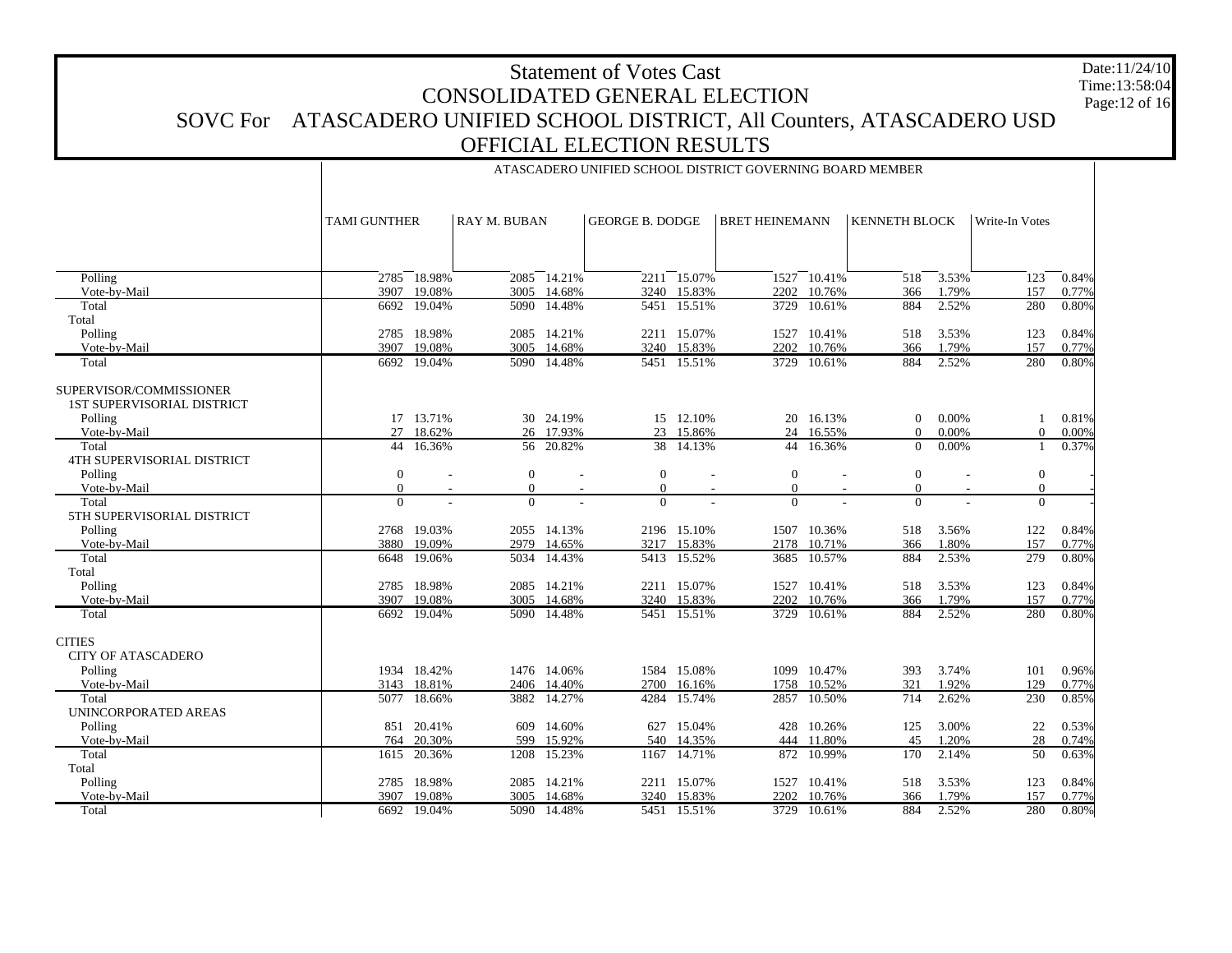# Statement of Votes CastCONSOLIDATED GENERAL ELECTIONSOVC For ATASCADERO UNIFIED SCHOOL DISTRICT, All Counters, ATASCADERO USD OFFICIAL ELECTION RESULTSDate:11/24/10Time:13:58:04Page:13 of 16

Jurisdiction Wide 107-06 Polling Vote-by-Mail Total 501-63 Polling Vote-by-Mail Total 502-64 Polling Vote-by-Mail Total 503-64 Polling Vote-by-Mail Total 504-65 Polling Vote-by-Mail Total 505-65 Polling Vote-by-Mail Total 506-65 Polling Vote-by-Mail Total 507-65 Polling Vote-by-Mail Total 508-66 Polling Vote-by-Mail Total 509-66 Polling Vote-by-Mail Total 510-67 Reg. Voters | Ballots Cast/Reg. Voters Total Votes Times Blank VotedTimes Over VotedNumber YESOf Under Votes NO16068 60 8 0 0 25 41.67% 35 58.33% 160 66 55 11 0 0 37 67.27% 18 32.73% 160134 115 19 0 0 62 53.91% 53 46.09% 1615426 393 33 0 271 68.96% 122 31.04% 1615 661 630 31 0 0 410 65.08% 220 34.92% 1615 1087 1023 64 0 0 681 66.57% 342 33.43% 1048262 243 19 0 0 157 64.61% 86 35.39% 1048 509 473 36 0 0 302 63.85% 171 36.15% 1048 771 716 55 0 0 459 64.11%64.11% 257 35.89% 1318 364 340 24 0 0 227 66.76% 113 33.24% 1318 642 608 34 0 0 348 57.24% 260 42.76% 13181006 948 58 0 0 575 60.65% 373 39.35% 571151 139 12 0 0 96 69.06% 43 30.94% 571 299 281 18 0 0 197 70.11% 84 29.89% 571 450 420 30 0 0 293 69.76% 127 30.24% 895 272 260 12 0 0 162 62.31% 98 37.69% 895 452 414 38 0 0 243 58.70% 171 41.30% 895 724 674 50 0 0 405 60.09% 269 39.91% 1024 320 305 15 0 0 219 71.80% 86 28.20% 1024 439 416 23 0 0 268 64.42% 148 35.58% 1024 759 721 38 0 0 487 67.55% 234 32.45% 944 261 247 14 0 0 170 68.83% 77 31.17% 944 419 389 30 0 0 272 69.92% 117 30.08% 944 680 636 44 0 0 442 69.50% 194 30.50% 1130 352 324 28 0 0 228 70.37% 96 29.63% 1130 382 358 24 0 0 246 68.72% 112 31.28% 1130 734 682 52 0 0 474 69.50% 208 30.50% 1049 337 311 26 0 0 216 69.45% 95 30.55% 1049 472 449 23 0 0 302 67.26% 147 32.74% 1049 809 760 49 0 0 518 68.16%242 31.84%

I-ATASCADERO USD- AUTHORIZE BONDS (55%)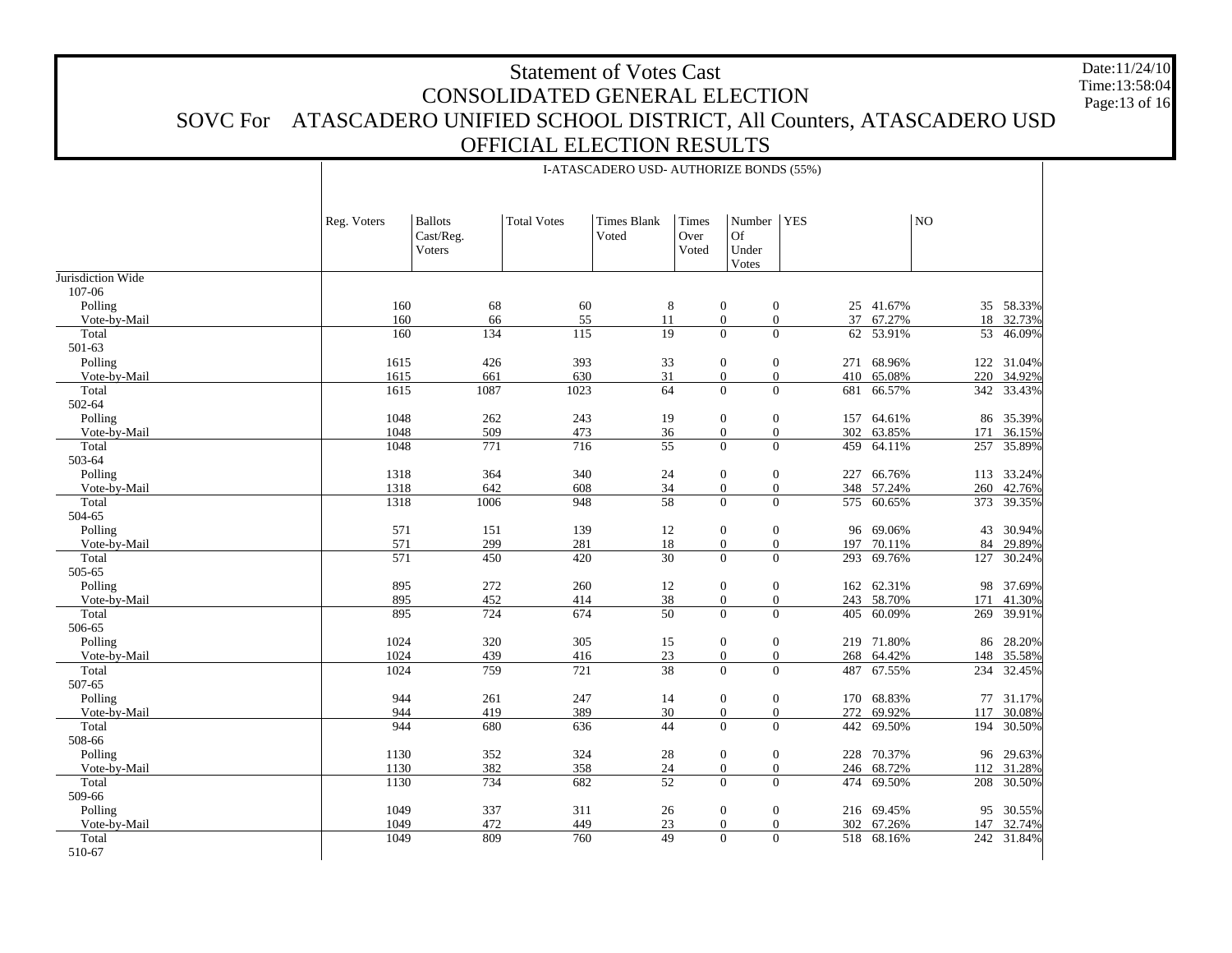# Statement of Votes CastCONSOLIDATED GENERAL ELECTIONSOVC For ATASCADERO UNIFIED SCHOOL DISTRICT, All Counters, ATASCADERO USD OFFICIAL ELECTION RESULTSDate:11/24/10Time:13:58:04Page:14 of 16

 Polling Vote-by-Mail Total 511-67 Polling Vote-by-Mail Total 512-63 Polling Vote-by-Mail Total 513-66 Polling Vote-by-Mail Total 514-66 Polling Vote-by-Mail Total 515-68 Polling Vote-by-Mail Total 516-69 Polling Vote-by-Mail Total 517-06 Polling Vote-by-Mail Total 518-70 Polling Vote-by-Mail Total 519-70 Polling Vote-by-Mail Total MB 13 Polling Vote-by-Mail Reg. Voters | Ballots Cast/Reg. Voters Total Votes Times Blank VotedTimes Over VotedNumber YESOf Under Votes NO1012 $\overline{310}$  290 20 0 0 212 73.10% 78 26.90% 1012 427 410 17 0 0 257 62.68% 153 37.32% 1012 737 700 37 0 0 469 67.00% 231 33.00% 1157 343 319 24 0 0 243 76.18% 76 23.82% 1157 443 425 18 0 0 273 64.24% 152 35.76% 1157 786 744 42 0 0 516 69.35% 228 30.65% 1076 261 239 22 0 0 174 72.80% 65 27.20% 1076 365 337 28 0 0 219 64.99%64.99% 118 35.01% 1076 626 576 50 0 0 393 68.23%68.23% 183 31.77% 1298 386 362 24 0 0 240 66.30% 122 33.70% 1298 487 466 21 0 0 323 69.31%69.31% 143 30.69% 1298 873 828 45 0 0 563 68.00% 265 32.00% 1098 259 236 23 0 0 158 66.95% 78 33.05% 1098 456 434 22 0 0 277 63.82%63.82% 157 36.18% 1098715 670 45 0 0 435 64.93% 235 35.07% 1146 314 277 37 0 0 203 73.29% 74 26.71% 1146 405 371 34 0 0 263 70.89% 108 29.11% 1146 719 648 71 0 0 466 71.91% 182 28.09% 1347435 395 40 0 0 247 62.53% 148 37.47% 1347 611 567 44 0 0 358 63.14% 209 36.86% 13471046 962 84 0 0 605 62.89% 357 37.11% 915 299 263 36 0 0 134 50.95% 129 49.05% 915 354 309 44 1 0 167 54.05%54.05% 142 45.95%<br>52.62% 271 47.38% 915 653 572 80 1 0 301 52.62% 271 47.38% 825 325 277 48 0 0 202 72.92% 75 27.08% 825 243 222 21 0 0 157 70.72% 65 29.28% 825 568 499 69 0 0 359 71.94% 140 28.06% 1013 319 285 34 0 0 178 62.46% 107 37.54% 1013 404 363 41 0 0 212 58.40% 151 41.60% 1013 723 648 75 0 0 390 60.19% 258 39.81% 0 0 0 0 0 0 0 - 0 - 00 0 0 0 0 0 - 0 -

I-ATASCADERO USD- AUTHORIZE BONDS (55%)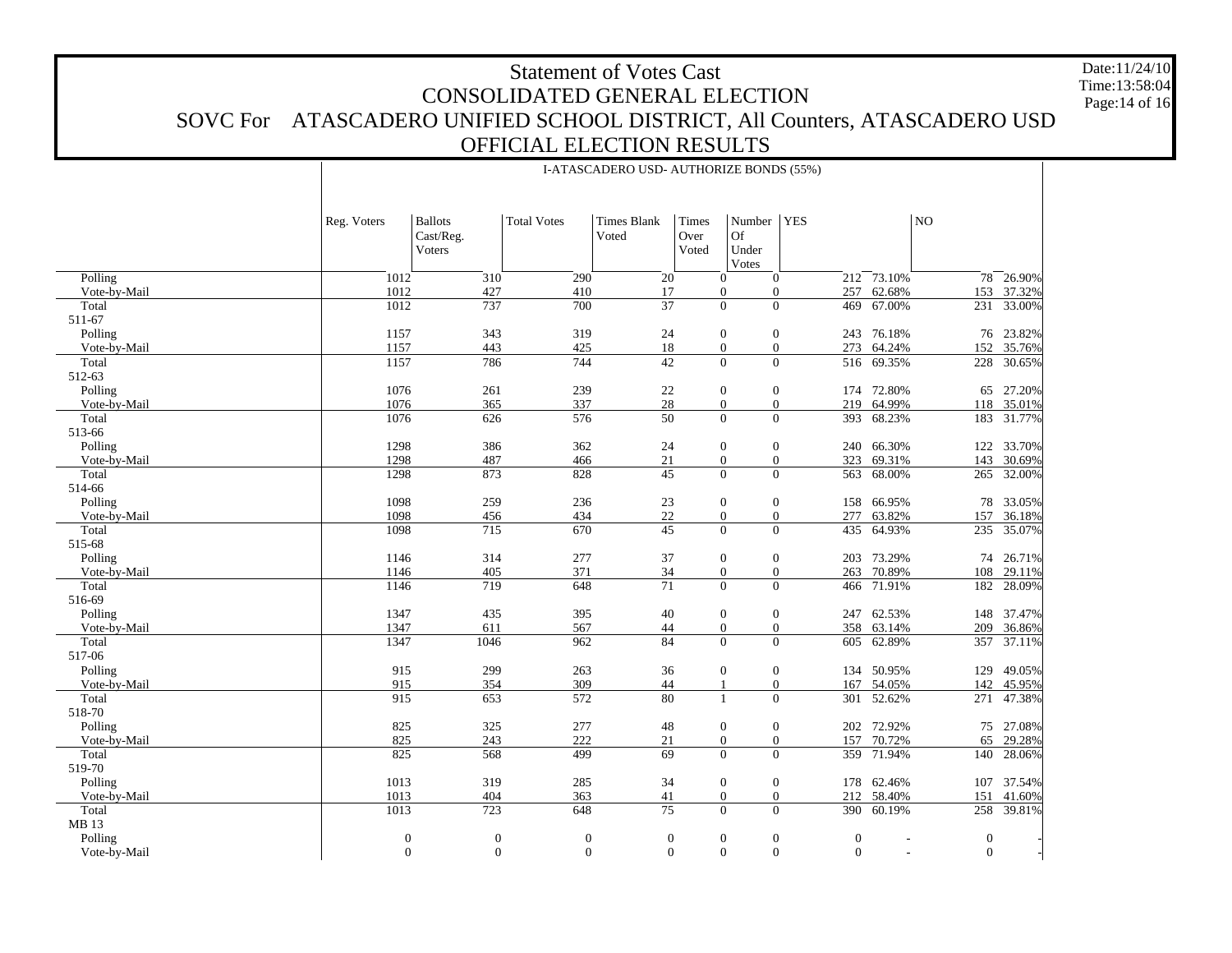# Statement of Votes CastCONSOLIDATED GENERAL ELECTIONSOVC For ATASCADERO UNIFIED SCHOOL DISTRICT, All Counters, ATASCADERO USD OFFICIAL ELECTION RESULTSDate:11/24/10Time:13:58:04Page:15 of 16

I-ATASCADERO USD- AUTHORIZE BONDS (55%)

 Total MB 32 Polling Vote-by-Mail Total Total Polling Vote-by-Mail Total**CONGRESSIONAL**  22ND CONGRESSIONAL DISTRICT Polling Vote-by-Mail Total Total Polling Vote-by-Mail TotalSENATE 15TH SENATORIAL DISTRICT Polling Vote-by-Mail Total Total Polling Vote-by-Mail TotalASSEMBLY 33RD ASSEMBLY DISTRICT Polling Vote-by-Mail Total Total Polling Vote-by-Mail TotalReg. Voters | Ballots Cast/Reg. VotersTotal Votes Times Blank VotedTimes Over VotedNumber YESOf Under Votes NO $\overline{0}$  0 0 0 0 0 0 - 0 - 719 527 487 40 0 0 272 55.85% 215 44.15% 719 0 0 0 0 0 0 - 0 - 719527 487 40 0 272 55.85% 215 44.15% 21360 6591 6052 539 0 0 4034 66.66% 2018 33.34% 21360 8536 7977 558 1 0 5131 64.32% 2846 35.68% 2136015127 14029 1097 1 0 9165 65.33% 4864 34.67% 21360 6591 6052 539 0 0 4034 66.66% 2018 33.34% 21360 8536 7977 558 1 0 5131 64.32% 2846 35.68% 2136015127 14029 1097 1 0 9165 65.33% 4864 34.67% 21360 6591 6052 539 0 0 4034 66.66% 2018 33.34% 21360 8536 7977 558 1 0 5131 64.32% 2846 35.68% 2136015127 14029 1097 1 0 9165 65.33% 4864 34.67% 21360 6591 6052 539 0 0 4034 66.66% 2018 33.34% 21360 8536 7977 558 1 0 5131 64.32% 2846 35.68% 2136015127 14029 1097 1 0 9165 65.33% 4864 34.67% 21360 6591 6052 539 0 0 4034 66.66% 2018 33.34% 21360 8536 7977 558 1 0 5131 64.32%64.32% 2846 35.68% 2136015127 14029 1097 1 0 9165 65.33% 4864 34.67% 21360 6591 6052 539 0 0 4034 66.66% 2018 33.34% 21360 8536 7977 558 1 0 5131 64.32% 2846 35.68% 2136015127 14029 1097 1 0 9165 65.33% 4864 34.67% 21360 6591 6052 539 0 0 4034 66.66% 2018 33.34% 21360 8536 7977 558 1 0 5131 64.32%64.32% 2846 35.68% 2136015127 14029 1097 1 0 9165 65.33% 4864 34.67%

BOARD OF EQUALIZATION

STATE BOARD OF EQUALIZATION DIST 1